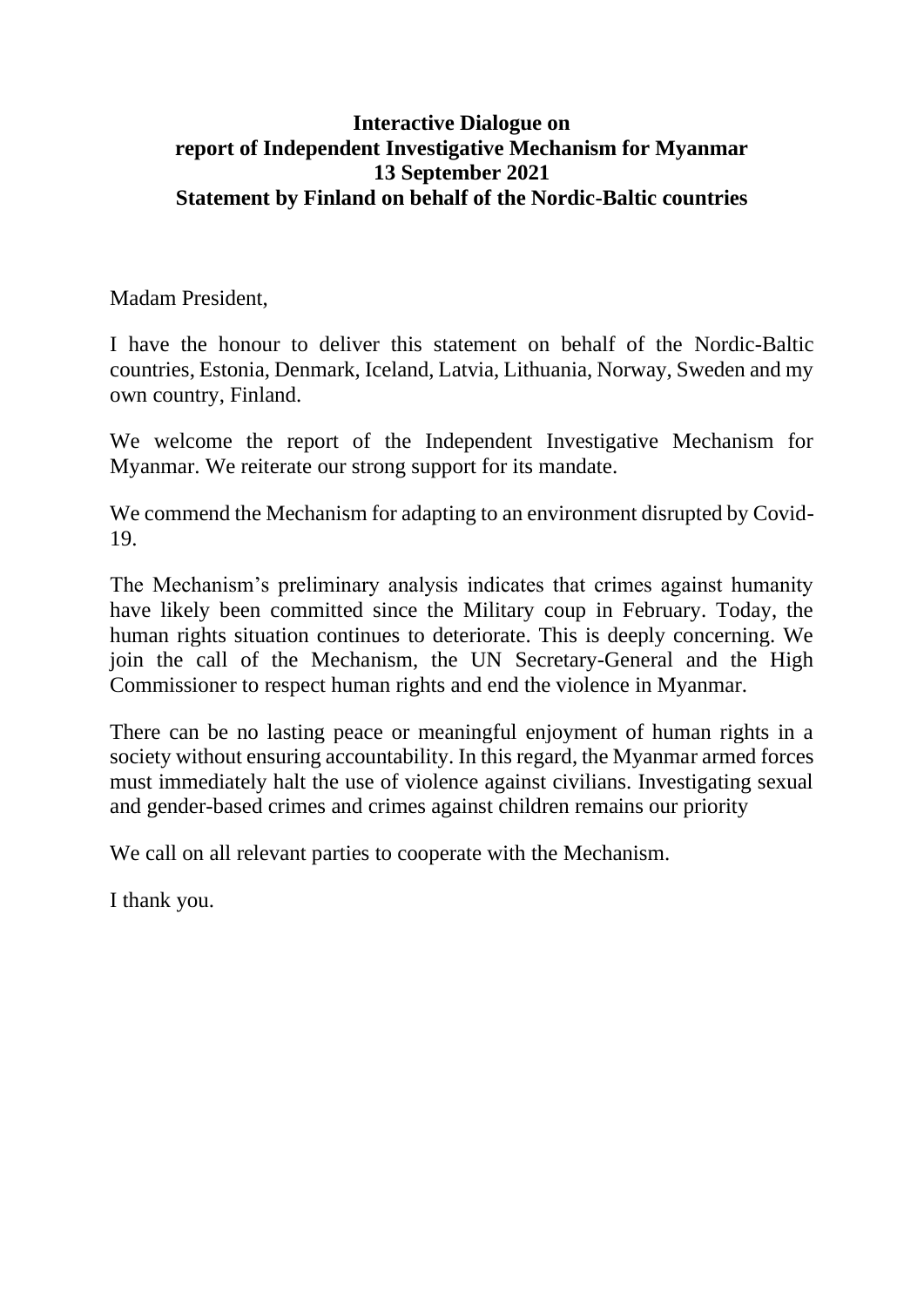#### **Interactive Dialogue on High Commissioner oral update on Tigray 13 September 2021 Statement by Sweden on behalf of the Nordic-Baltic countries**

Madam High Commissioner,

I have the honour to deliver this statement on behalf of the Nordic and Baltic countries.

We welcome the update and share the deep concern for the human rights situation in Tigray and other regions of Ethiopia.

Violence cannot solve the spiralling conflict in Northern Ethiopia. We urge all parties to immediately cease fire without preconditions and negotiate a solution. Starvation must not be used as a weapon. We urge all parties to ensure full, immediate, and unhindered humanitarian access to Tigray and surrounding regions.

All human rights must be respected. We call on all parties to the conflict to comply with international humanitarian and refugee law and to protect civilians from sexual and gender-based violence, ethnic violence, displacement, and harm. Any act of refoulement or forced returns of refugees or IDPs must be prevented. Returns must be safe, voluntary, and dignified. All parties must refrain from incitement to hatred and violence.

Eritrea's role in the ongoing conflict is cause for deep concern.  We call on the Eritrean Defence Forces to withdraw immediately.

We welcome the upcoming report of the joint investigation which is an important step to ensure that all allegations of human rights violations and abuses are investigated. Perpetrators must be held accountable in an independent, transparent, and impartial manner.

Madam High Commissioner, how can we support efforts to ensure accountability?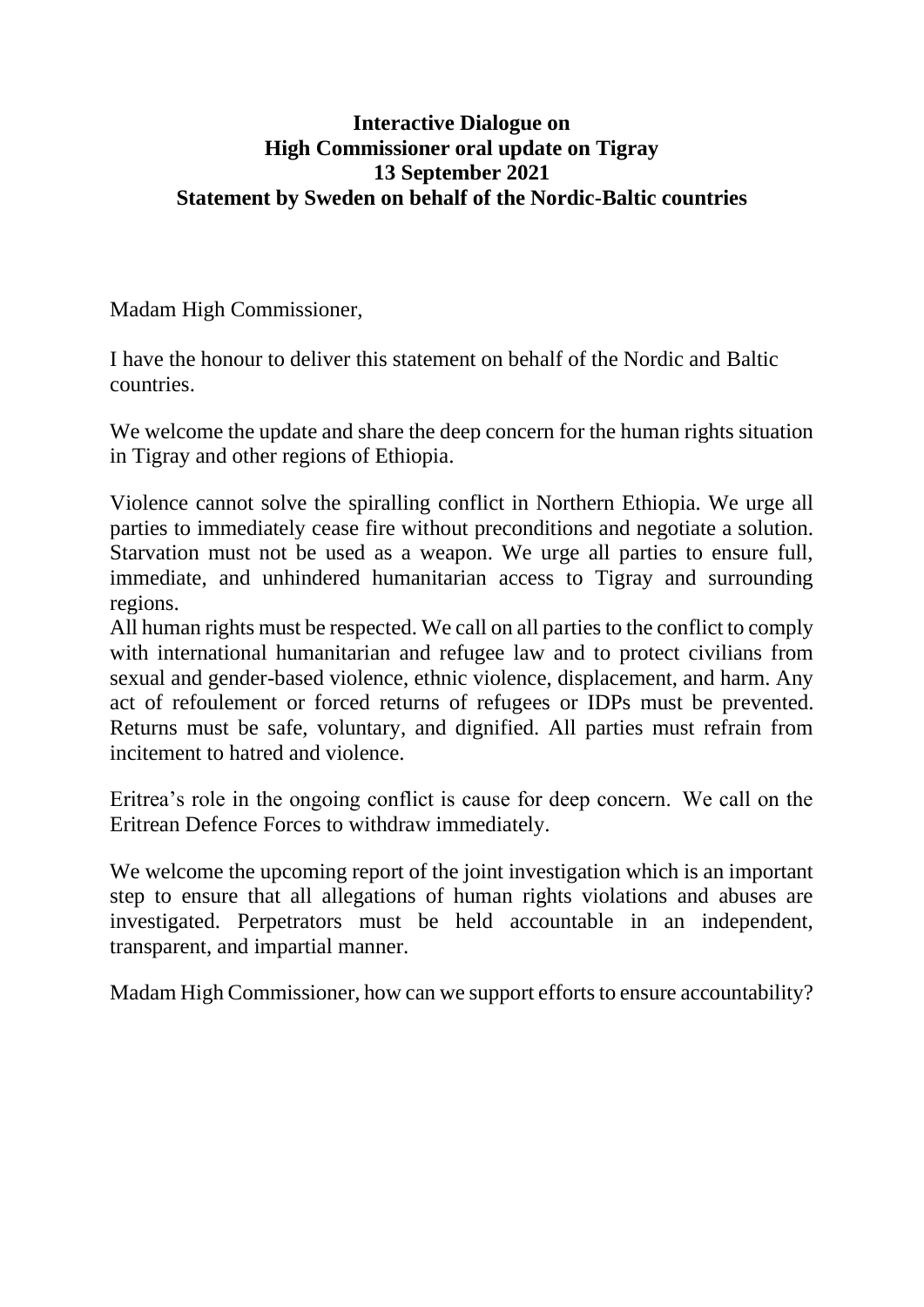#### **Interactive dialogue on the report of the Group of Eminent Experts on Yemen 14 September 2021 Statement by Iceland on behalf of the Nordic-Baltic countries**

Madame President,

I have the honour to deliver this statement on behalf of the Nordic Baltic countries.

We thank the Group of Experts for their reporting outlining a host of serious violations and abuses of human rights and violations of international humanitarian law; both of which may constitute war crimes. The disrespect for IHL and human rights must stop; parties to the conflict must uphold their obligations under international law.

An inclusive political solution to this man-made conflict is the only way forward. In its absence, one of the worst humanitarian crises in the world will reach new lows and the culture of impunity will continue to prevail and fuel abuses.

We strongly support the UN-led mediation efforts, the mandate of the UN Special Envoy, and the critical work of the Group of Experts. We call upon the parties to the conflict to meaningfully engage with the Special Envoy without preconditions, to fully cooperate with the Group of Experts and to partake in a political process towards a comprehensive and sustainable peace.

How can the Council support the promotion of human rights, inclusiveness, safety and dignity of the people of Yemen?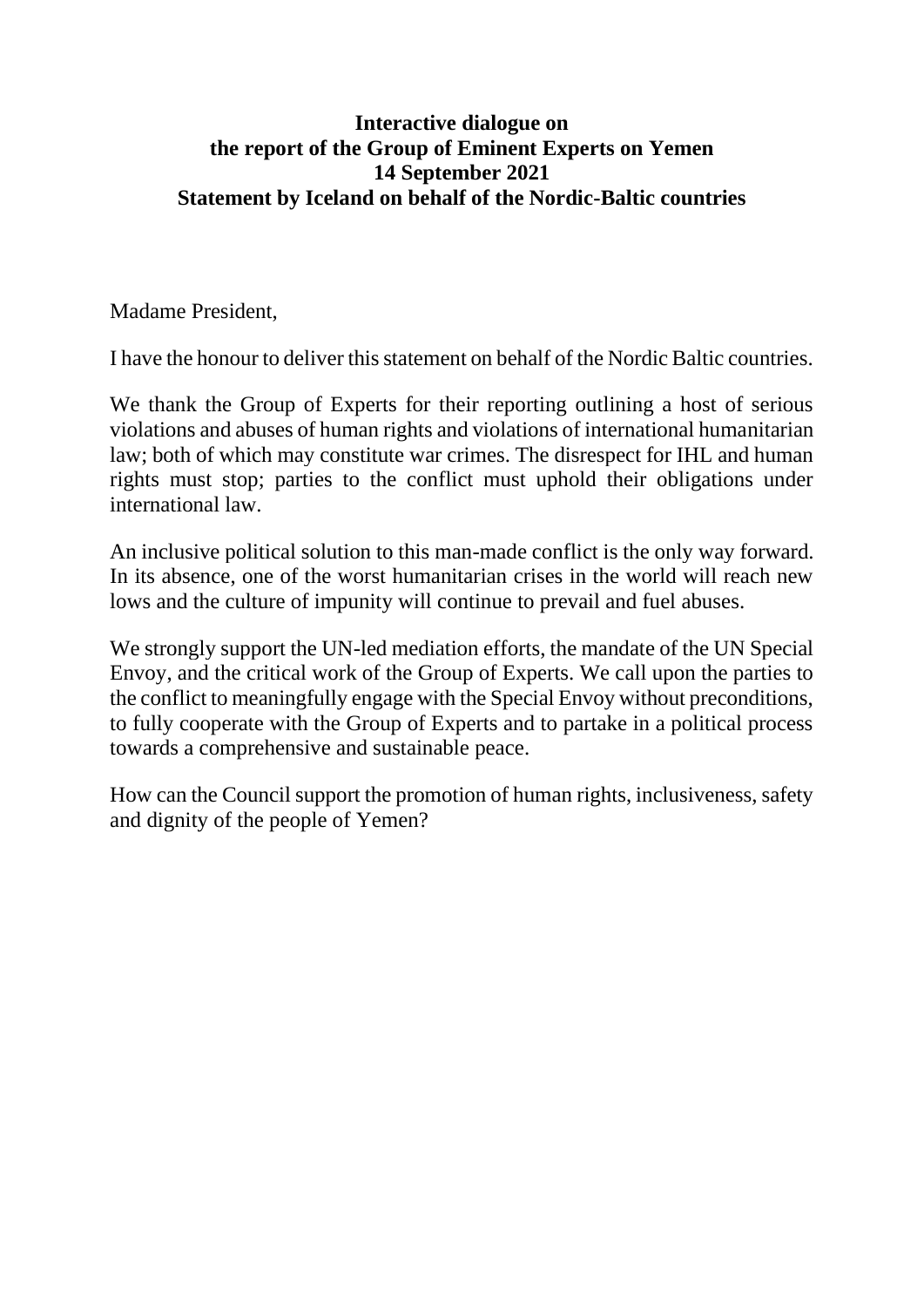# **Interactive Dialogue with special rapporteur on truth, justice, reparation and guarantees of non-recurrence 16 September 2021 Statement by Estonia on behalf of the Nordic-Baltic countries**

Madam President,

I have the honour to deliver this statement on behalf of the Nordic-Baltic countries: Denmark, Finland, Iceland, Latvia, Lithuania, Norway, Sweden and my own country Estonia.

Mr. Special Rapporteur,

We would like to thank you for your report and hard work you have done in this field.

The duty of accountability is grounded in international law. The international human rights obligations of States are fully applicable to transitional processes. Each country has the duty to investigate and punish serious violations of human rights and international humanitarian law and have relevant national legislation in compliance with international law. It is vital to build strong institutions capable of preserving rule of law and ensuring human rights for all.

The use of the military and special militarized units to suppress peaceful demonstrations, in particular during processes of transition, accompanied by the use of mass violence, imprisonment, torture, ill-treatment and even murder, requires a swift international response – and the identification and the prosecution of the perpetrators. It is unacceptable that some countries, publicly or implicitly, support another country's violent regime in order to use the situation for their own interests. This further encourages an atmosphere of impunity.

Mr. Rapporteur,

States should not provide asylum or protection to persons who have committed serious violations of human rights in order to shield them from criminal prosecution. What tools could the international community use to maximize adherence to this important principle of international law?

I thank you Mme President.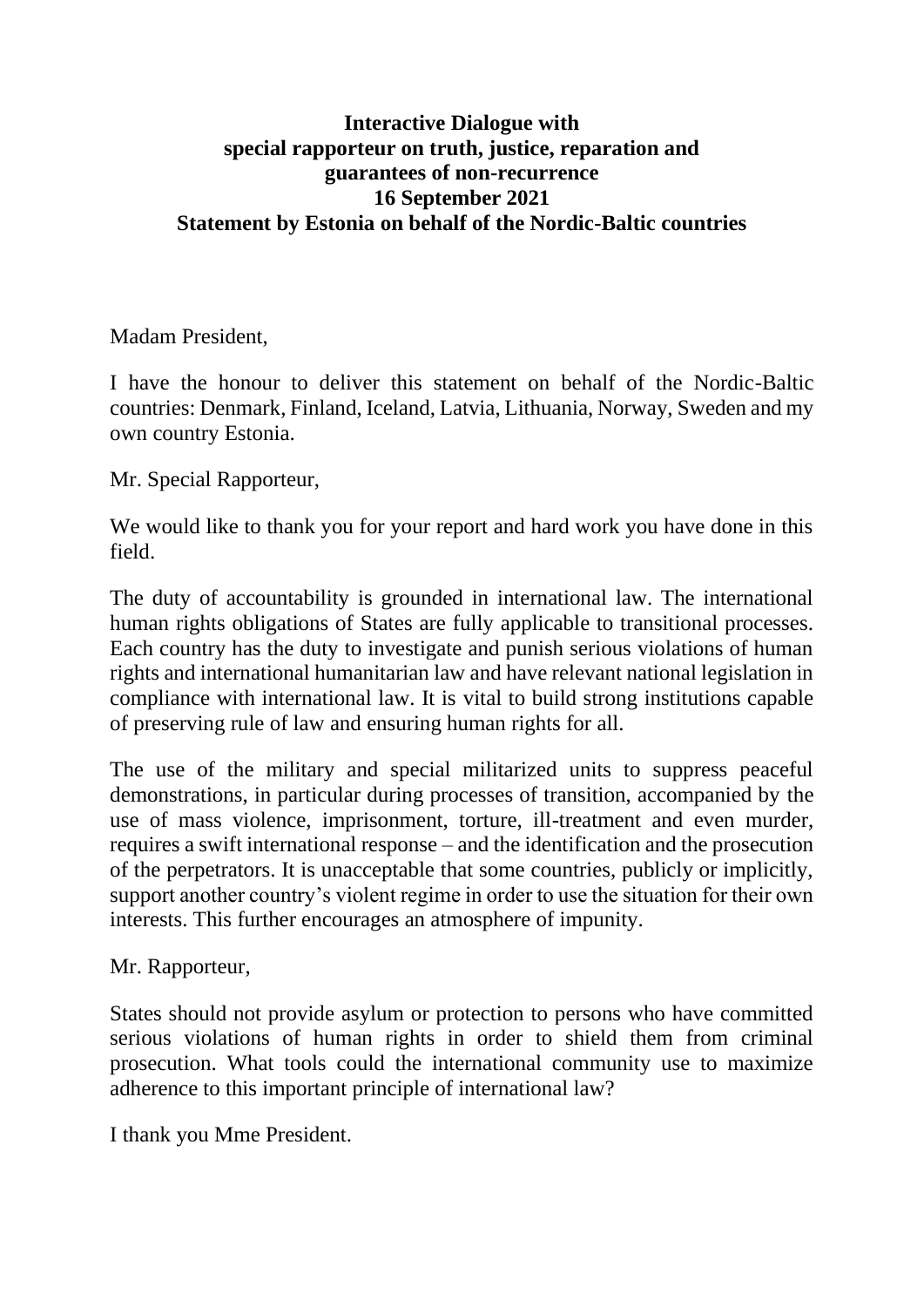# **Interactive Dialogue on the rights of women and girls in conflict and post-conflict situations on the 20th anniversary of UNSC resolution 1325 17 September 2021 Statement by Denmark on behalf of the Nordic-Baltic countries**

I have the honor to deliver this statement on behalf of the Nordic-Baltic countries.

The Women, Peace and Security agenda reaffirms that ensuring women and girls' protection and participation in conflict and post-conflict situations is innately linked to respect for their rights.

The Council has recognized that conflict and post-conflict situations worsen preexisting gender-based discrimination against, and inequality of, women and girls in all their diversity. This limits their democratic space, and is often part of a pattern of targeted threats, including against women human rights defenders.

When societies are torn apart and protective structures break down, women and girls face increased risks of SGBV. We must not ignore this devastating reality. It is our responsibility to address the dire consequences of conflicts on women and girls, including those facing multiple and intersecting forms of discrimination. Their full, equal and meaningful participation is essential for ensuring a focus on gender-based risks.

The report concludes that this Council has paid insufficient attention to key issues affecting women and girls in conflict and post-conflict situations, including their access to SRH services and SGBV prevention and response services.

How can the Council further promote a holistic, multisectoral and survivorcentered approach to preventing and responding to conflict-related SGBV?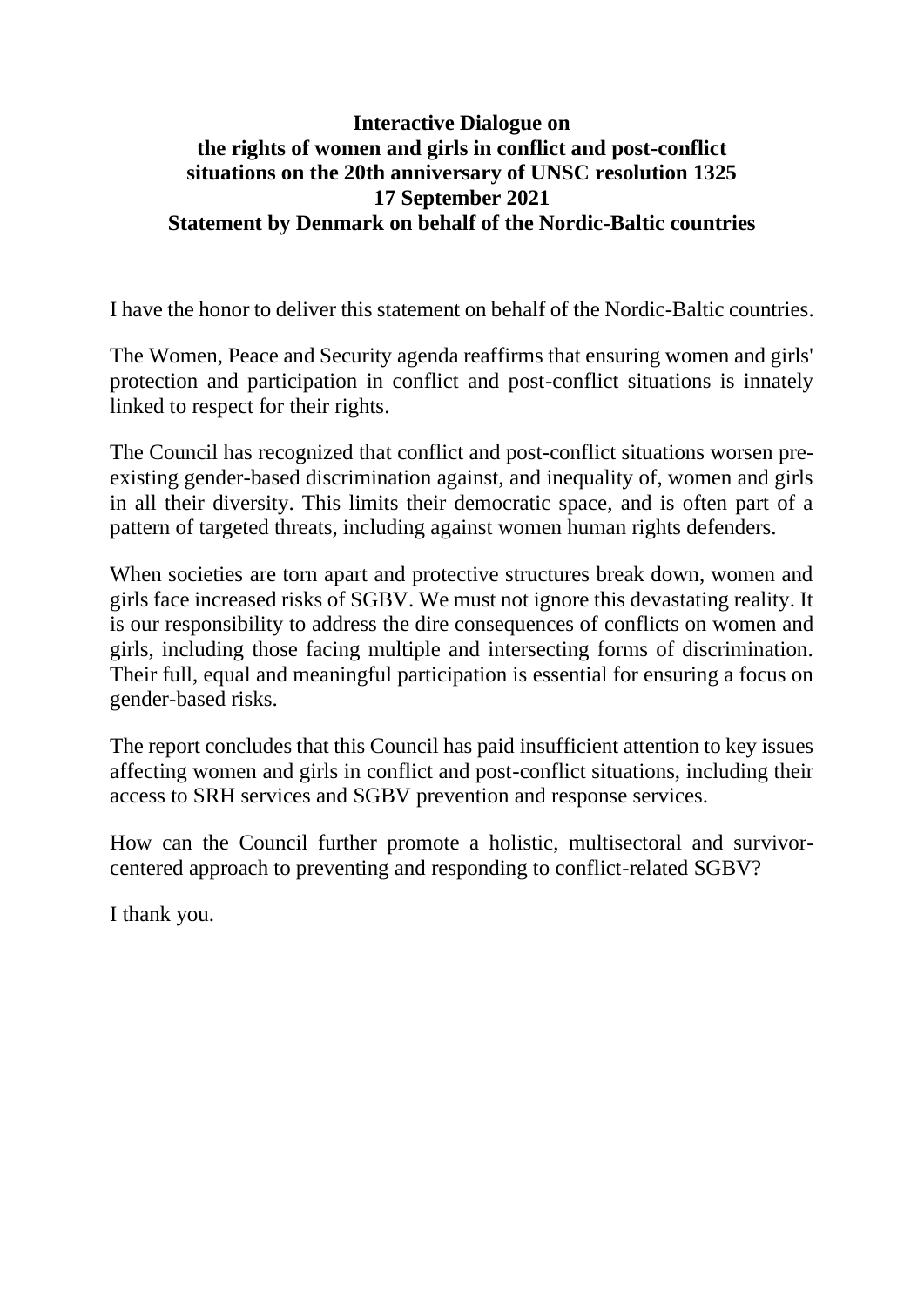#### **Interactive Dialogue with the Working Group on Arbitrary Detention 20 September 2021 Statement by Latvia on behalf of the Nordic-Baltic countries**

Thank you, Madam President.

I have the honour to deliver this statement on behalf of the Nordic-Baltic States.

We thank the Working Group for presenting the report on its activities in 2020 and commend it for continuing its work under the difficult circumstances of the pandemic.

The Nordic-Baltic countries continue to be alarmed by the high level of human rights defenders arbitrarily deprived of their liberty across the world, and we all endorse the Declaration Against Arbitrary Detention in State-to-State relations. The situation is even more dire for women human rights defenders and those protecting the rights of children with disabilities, persons living with communicable diseases and LGBTI persons. We concur with the Working Group's recommendation in this regard and call on all States to ensure that human rights defenders are not deprived of their liberty as a result of their activities.

The Nordic-Baltic countries welcome the latest Working Group's deliberation on women deprived of their liberty.

Dr Šteinerte, what can we do to decrease the implementation gap between international norms, such as the Bangkok Rules, and the experiences of women deprived of liberty; and how can the engagement of arbitrarily detained women with the UN mechanisms, including the Working Group, be improved?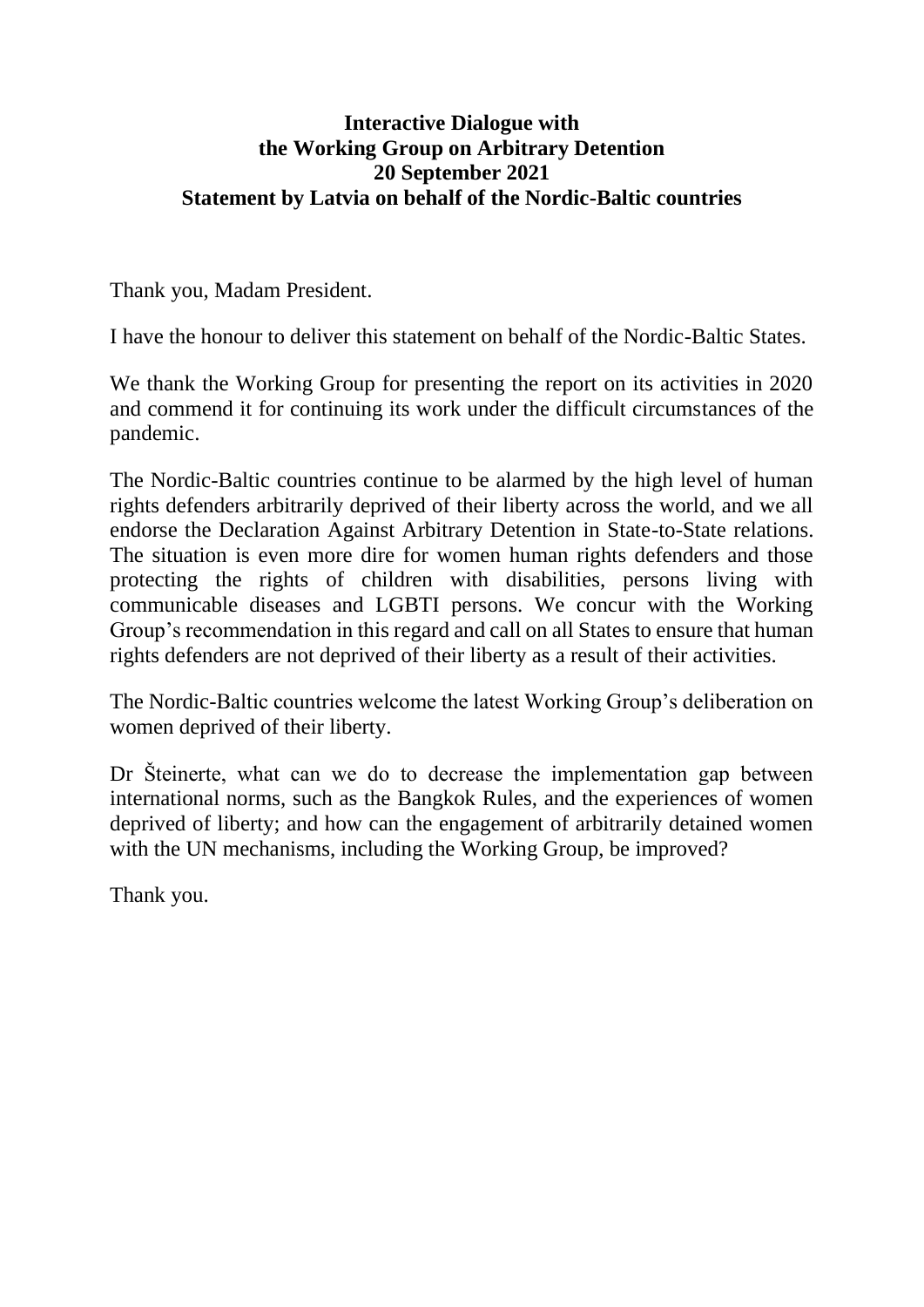### **Interactive dialogue with the Working Group on Enforced or Involuntary Disappearances 21 September 2021 Statement by Lithuania on behalf of the Nordic-Baltic countries**

I have the honour to deliver this statement on behalf of the Nordic and Baltic countries.

We thank the Working Group for the report on their activities as well as its thematic focus on transnational transfers.

Enforced disappearance is a serious violation of human rights and no circumstances may be invoked to justify it.

It is alarming that there are more than 46 thousand cases under active consideration and the number continues to grow. We urge all states to immediately stop and prevent enforced disappearances, initiate impartial and independent investigations and protect the rights of the victims and their families.

The Nordic-Baltic countries are particularly concerned about the Working groups' reports on increasing practice of extraterritorial transfers that lead to enforced disappearances, as well as continued reprisals faced by families of victims and human rights defenders. These practices are unacceptable and should be thoroughly investigated.

In this context, we reiterate our call all States to respond positively to Working Groups' requests for visits and to extend all necessary cooperation in order to facilitate their important work.

What additional measures could this Council take to prevent the acts of intimidation and reprisals against those seeking justice for victims?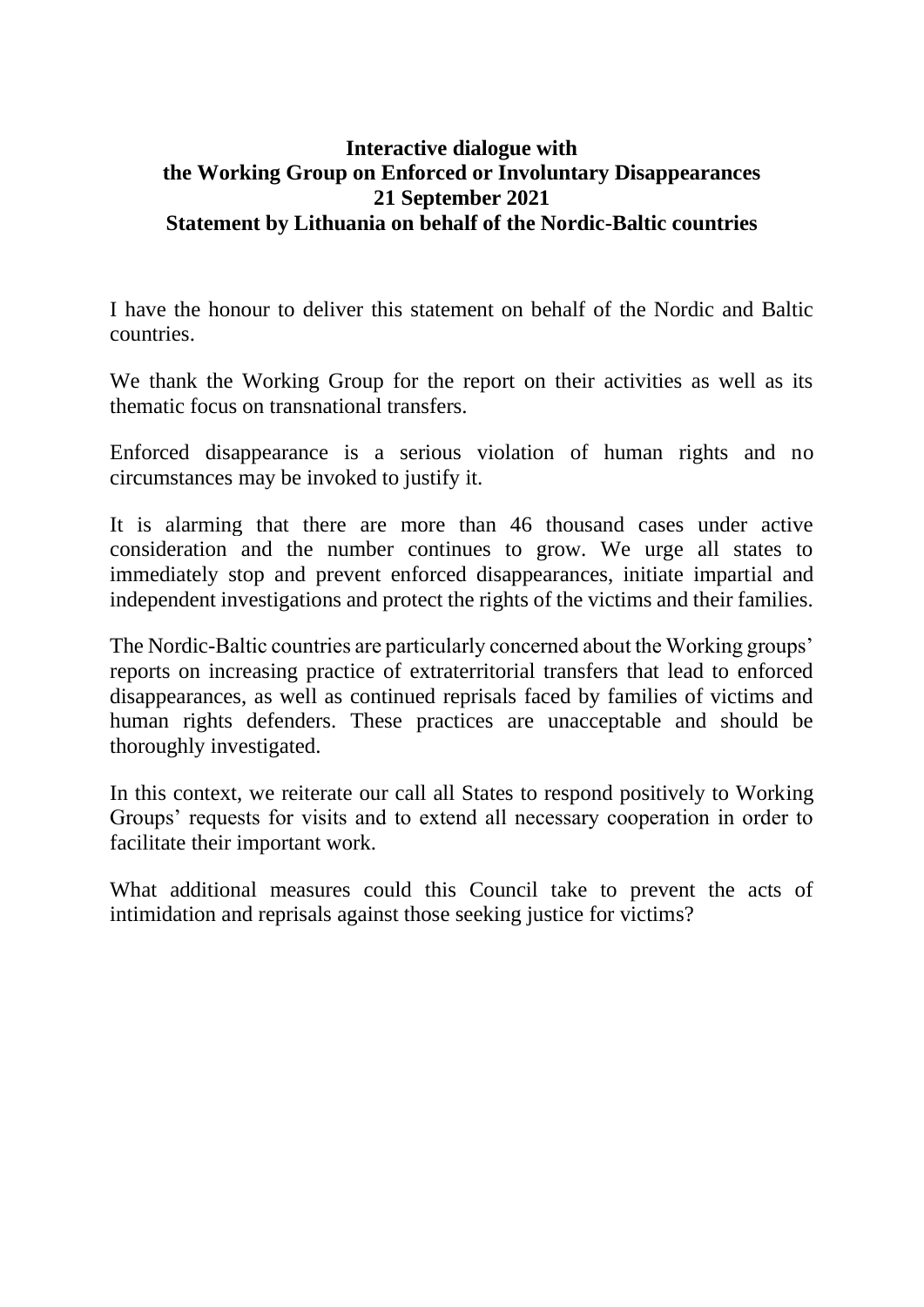## **Interactive dialogue with the Special Rapporteur on the Human Rights situation in Myanmar 22 September 2021 Statement by Sweden on behalf of the Nordic-Baltic countries**

Thank you, President.

I deliver this statement on behalf of the Nordic and Baltic States.

We thank the Special Rapporteur for his update on the deeply concerning situation in Myanmar. We strongly support his mandate.

We continue to condemn the military coup in the strongest possible terms and reiterate our call on the military to immediately end all forms of violence and abuses against the people of Myanmar. The right to freedom of opinion and expression, both on- and offline, and the freedom of assembly, must be guaranteed. The systematic intimidation and persecution of the people of Myanmar for exercising their human rights must be stopped, and all those arbitrarily detained – including political leaders, journalists, human rights defenders, and others - must be released. We particularly emphasise our concern for the situation of women human right defenders, who have played a leading role in the civil protests. We also emphasize the importance of non-discrimination and of combatting SGBV.

Ensuring accountability for serious international crimes remains critical.

Special Rapporteur,

We are witnessing an escalating political, economic, and humanitarian crisis, impacting persons already in vulnerable situations amid the COVID-19 pandemic. Unimpeded humanitarian access must be ensured.

Special Rapporteur,

How, can the international community at this time best support the protection of human rights and fundamental freedoms for all persons in Myanmar and contribute to establish a peaceful path to democracy?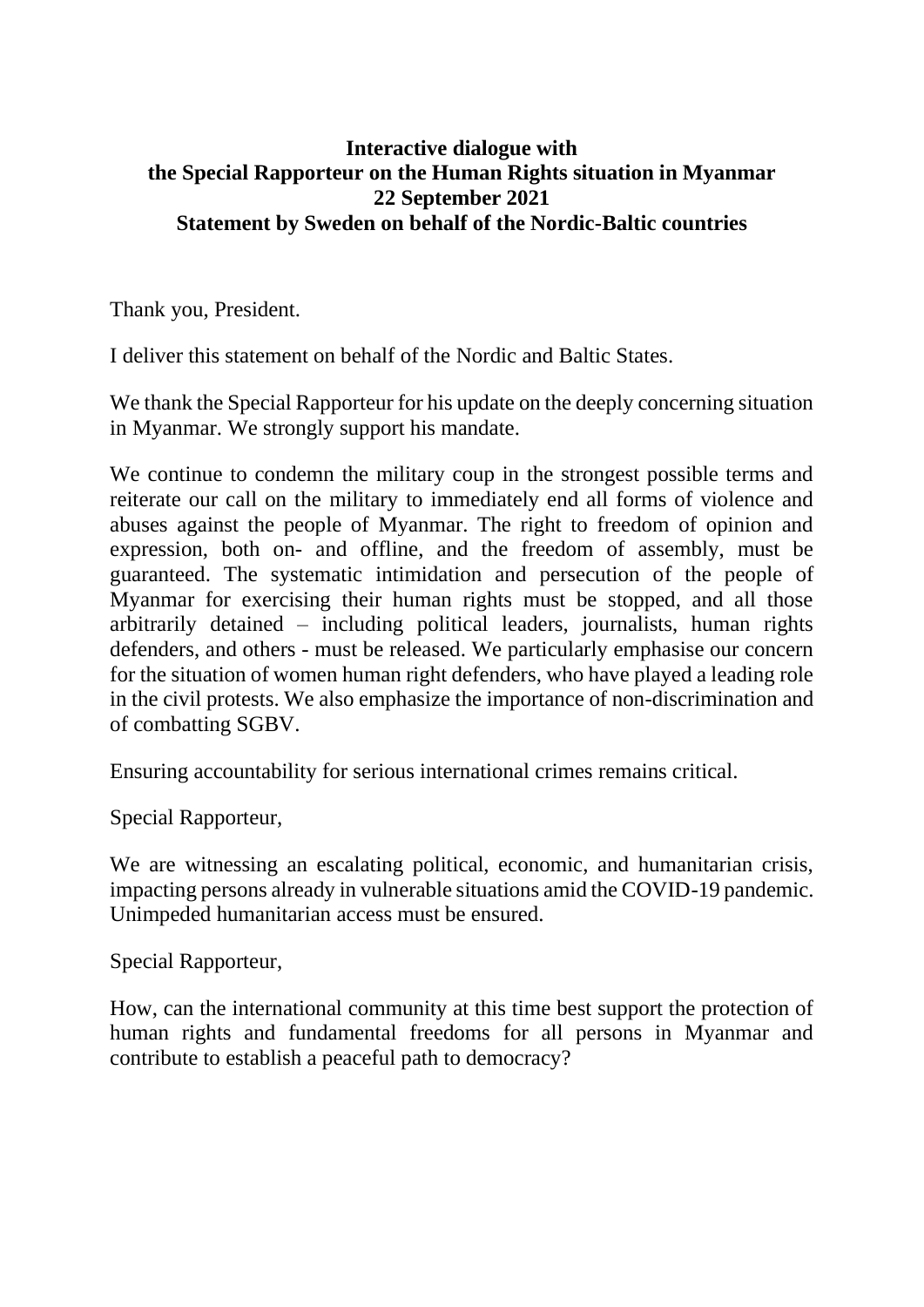### **Interactive dialogue on High Commissioner's written update on Myanmar 22 September 2021 Statement by Lithuania on behalf of the Nordic-Baltic countries**

I have the honour to deliver this statement on behalf of the Nordic-Baltic countries.

We strongly support the work of the High Commissioner and her office, and thank for the written update.

The Nordic-Baltic countries continue to condemn the military coup in the strongest terms. We call upon the Myanmar military leadership to end the state of emergency and serious human rights violations, to immediately release all those arbitrarily detained, to end discrimination of persons belonging to ethnic and religious minorities, sexual and gender-based violence, to ensure safe and unhindered humanitarian access and to fully respect and protect human rights, fundamental freedoms and the rule of law.

We echo the High Commissioner and urge to ensure accountability for any international crimes and human rights violations and abuses, and work with all stakeholders towards national dialogue. We also urge Myanmar to fully cooperate with the UN human rights and international mechanisms.

In our view, effective and meaningful implementation of the ASEAN's Five-Point Consensus is important for the country's way forward.

We stand in solidarity with Myanmar people and voice their aspirations for a democratic development, peace and stability.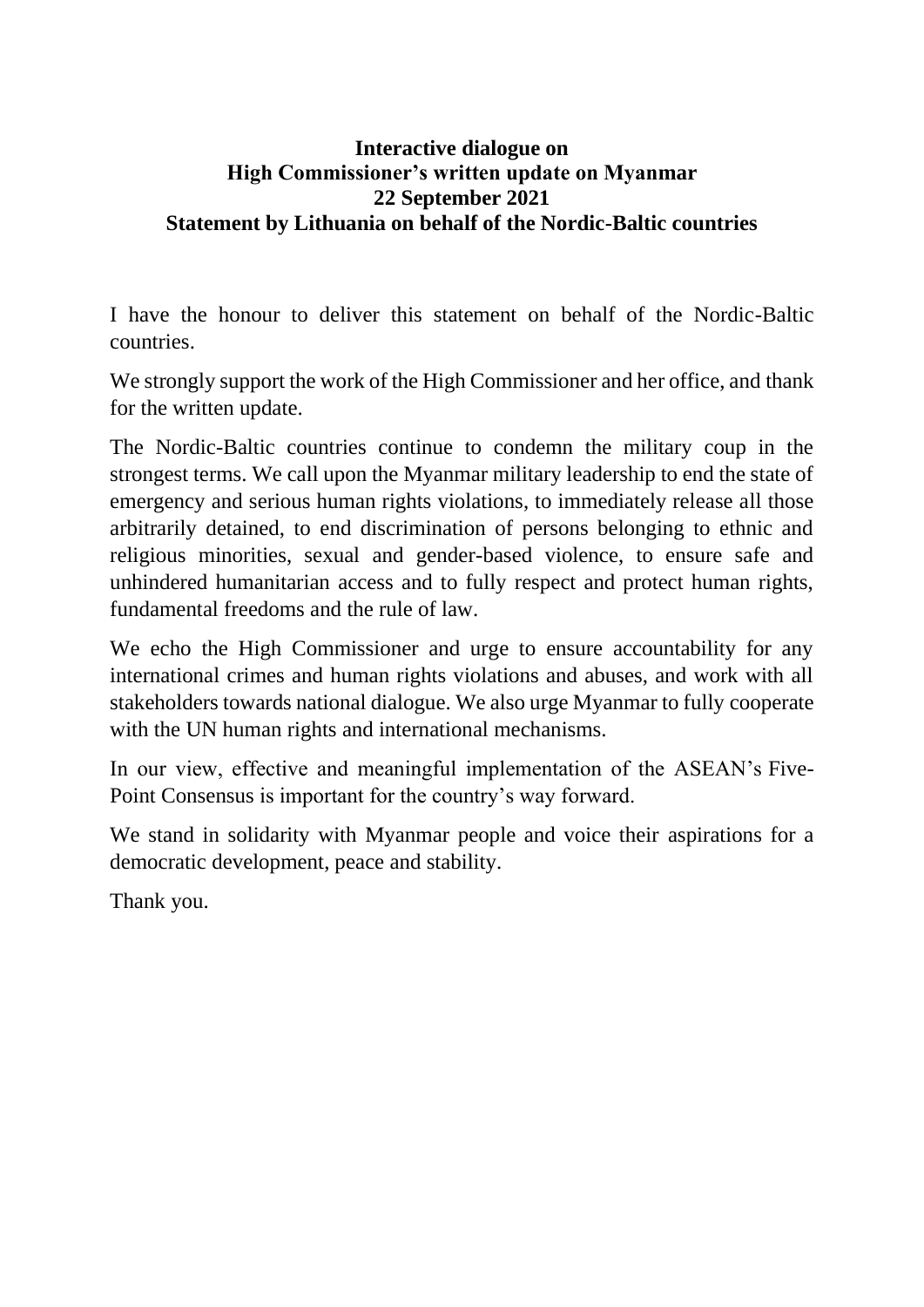# **Interactive dialogue with Commission on Human Rights in South Sudan 23 September 2021 Statement by Norway on behalf of the Nordic-Baltic countries**

President,

I have the pleasure of delivering this statement on behalf of the Nordic-Baltic Countries [Denmark, Estonia, Finland, Iceland, Latvia, Lithuania, Sweden, and Norway].

Violence and insecurity are the fundamental obstacles to improving the human rights situation in South Sudan. We welcome progress in implementing the Peace Agreement, such as opening the Transitional National legislature, but the pace is too slow. In the vacuum, human rights violations and abuses such as arbitrary and extrajudicial killings, abductions, conflict-related sexual and gender-based violence, and detentions continue. Peace should mean more than just the absence of war.

All major armed groups are responsible, but the Government of South Sudan has the primary responsibility to protect the population. We urge the parties to make immediate progress on arrangements to improve security and rule of law.

We are deeply concerned by measures taken by the Government [of South Sudan] to restrict freedom of expression, assembly, association, and media freedom in response to planned demonstrations last month. The government [of South Sudan] must show their commitment to civil and political rights by allowing peaceful public discourse to take place.

Finally, a strong UN human rights mechanism is still needed in South Sudan. We urge the government to continue its history of cooperation with the Commission in recognition of this fact.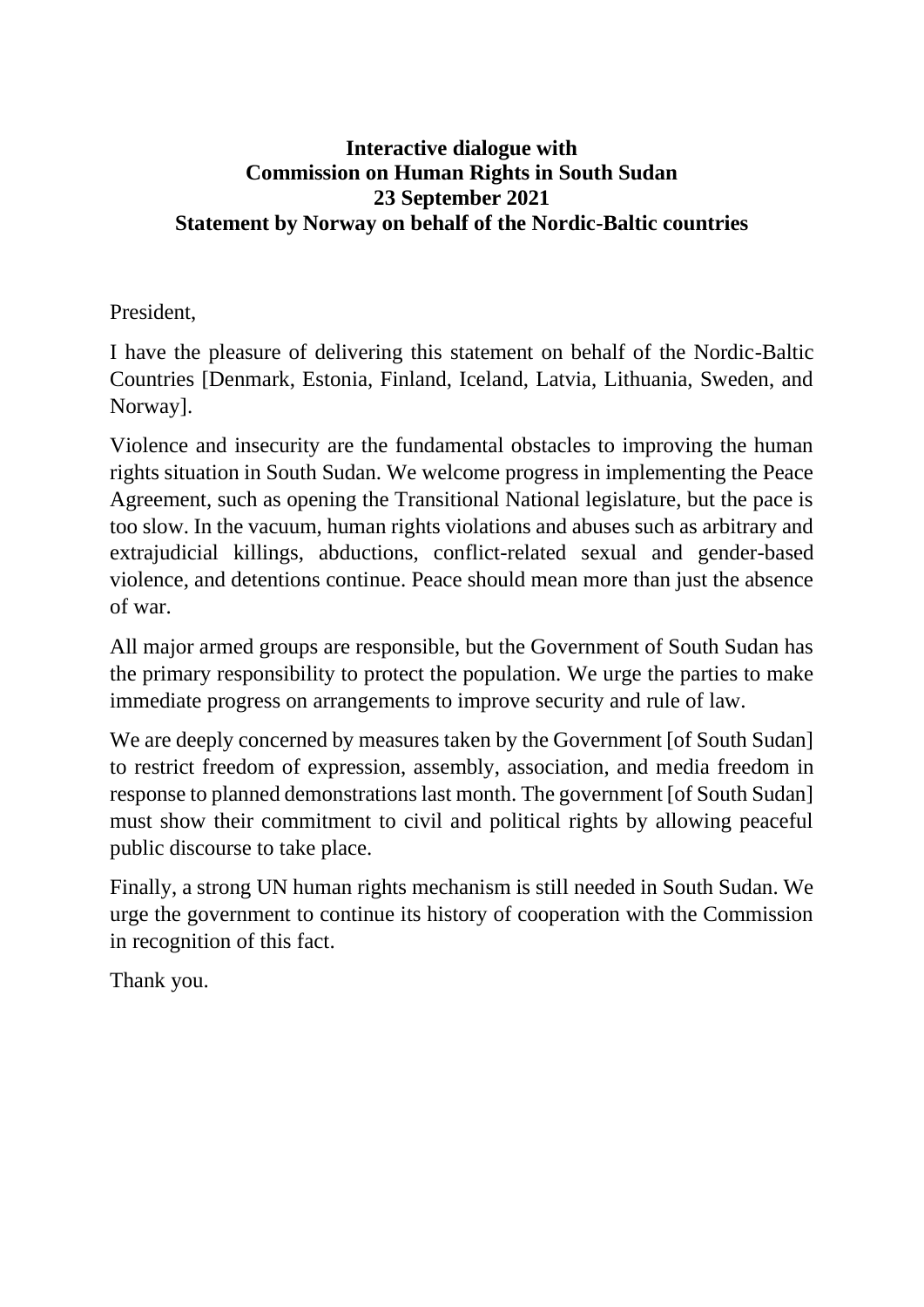### **Interactive Dialogue with the Commission of Inquiry on the Syrian Arab Republic 23 September 2021 Statement by Finland on behalf of the Nordic-Baltic countries**

I have the honour to deliver this statement on behalf of the Nordic and Baltic countries.

The Commission of Inquiry has our unwavering support. Over the past year, the human rights situation continued to worsen for many Syrians. We are deeply concerned by the Commission's findings of widespread and systematic violations and abuses of human rights and international humanitarian law committed across the country. They include indiscriminate attacks on civilians, arbitrary arrests and detentions, enforced disappearances, targeted killings, torture and sexual and gender-based violence. In particular, we are concerned by the increased levels of violence in various parts of Syria during the reporting period.

The indiscriminate shelling and restrictions on movement of civilians during the recent violence in Daraa is a reminder that the violations and abuses continue. A safe and stable environment in Syria is needed for the sustainable and dignified return of 6.8 million Syrian refugees and the 6.7 million internally displaced.

The increased levels of violence exacerbate an already dire humanitarian situation. Limited access to water, food and medicine is of particular concern. The recurring disruptions in the water distribution of Alouk water station are concerning. It serves as a lifeline providing directly or indirectly clean drinking water to around one million people. Access to safe drinking water is, in addition to sanitation and hygiene, integral in supporting the fragile public health of North-East Syria, especially during the current COVID-19 pandemic.

All parties must fulfil their human rights and international humanitarian law obligations. Impunity must be addressed for justice to prevail. International humanitarian and human rights organisations must gain unhindered access in every part of the country.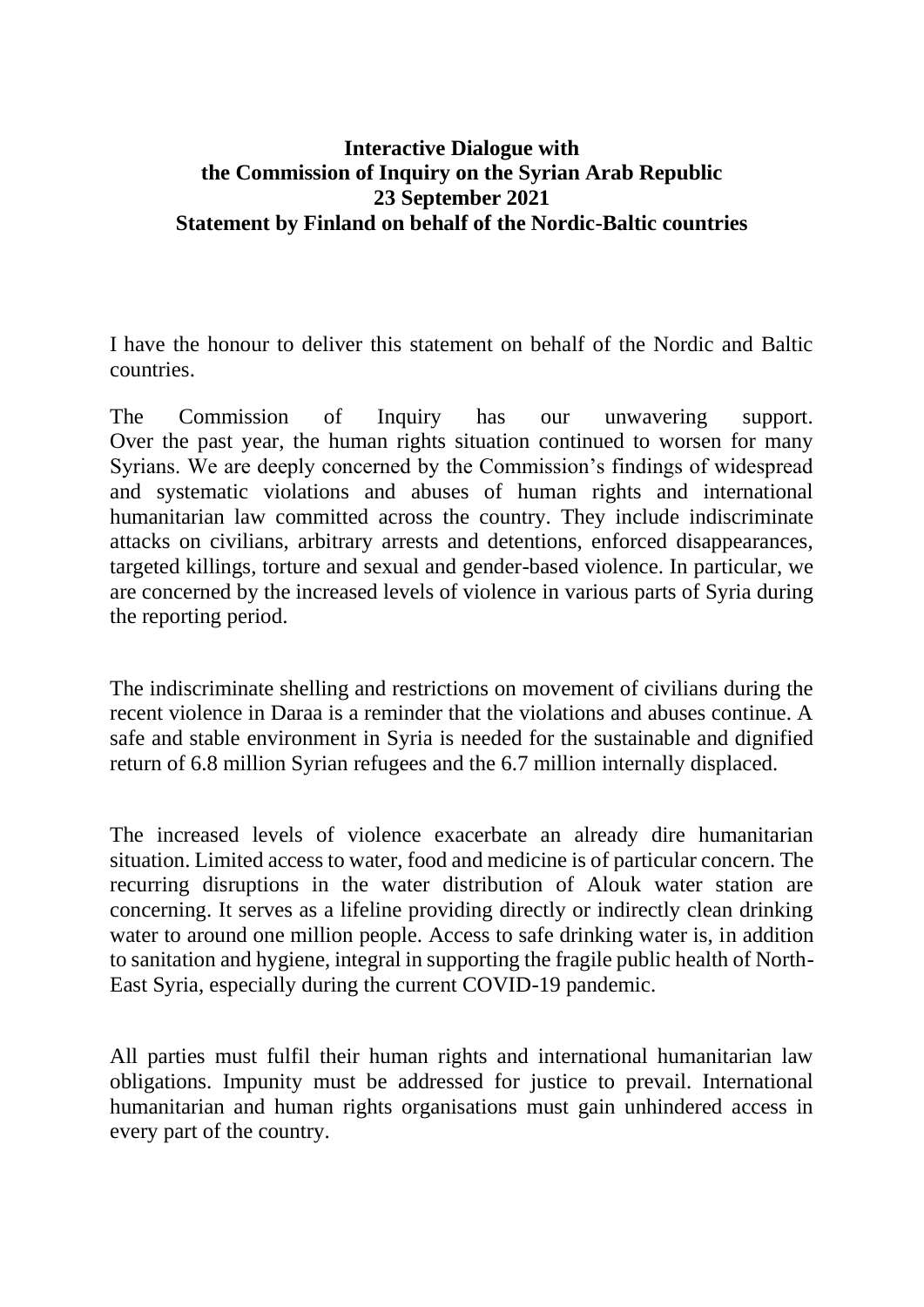We continue to fully support the International Impartial and Independent Mechanism (IIIM). Its work is crucial for efforts towards accountability. We reaffirm our support to the UN Special Envoy for Syria. We also reiterate our call for all parties to meaningfully engage in a political settlement in line with UN Security Council resolution 2254.

Commissioners: what needs to be done to ensure unhindered access of the humanitarian and human rights organisations in every part of the country?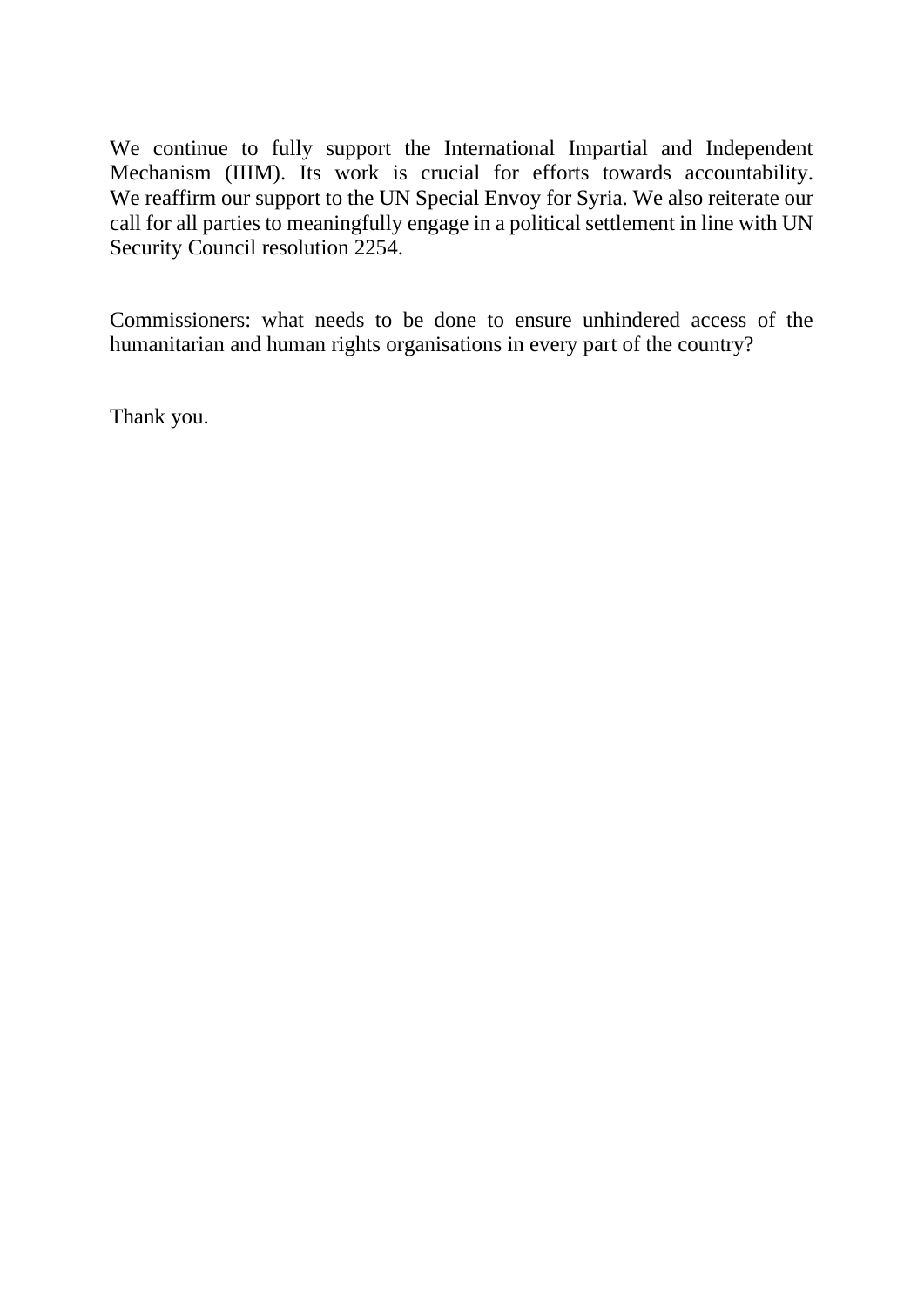# **Interactive Dialogue with Commission of Inquiry on Burundi 23 September 2021 Statement by Norway on behalf of the Nordic-Baltic countries**

Madam President,

I am delivering this statement on behalf of the Nordic-Baltic countries: [Denmark, Estonia, Finland, Iceland, Latvia, Lithuania, Sweden and Norway].

We strongly support the recommendations given in the report of the Commission of Inquiry on Burundi. Improved dialogue between Burundian authorities and the international community since the new administration came to power is encouraging, but unfortunately, there is little meaningful change in terms of human rights.

We remain deeply concerned about continued human rights violations and abuses and the shrinking civic space [in Burundi]. We repeat our call upon the government to end human rights violations committed by the security forces and the Imbonerakure, including against members of the opposition, human rights defenders, civil society and journalists.

All instances of arbitrary detention, torture and ill-treatment, enforced disappearances, extrajudicial killings and sexual- and gender-based violence must be promptly investigated and the perpetrators brought to justice.

We continue to urge the Government [of Burundi] to fully cooperate with international and regional human rights mechanisms, including on sensitive matters and to authorize them to conduct independent monitoring activities and publicize reports on human rights violations and abuses. These mechanisms must be granted full and unhindered access and be provided all the information necessary to fulfil their mandate to effectively report human rights violations and abuses [in Burundi].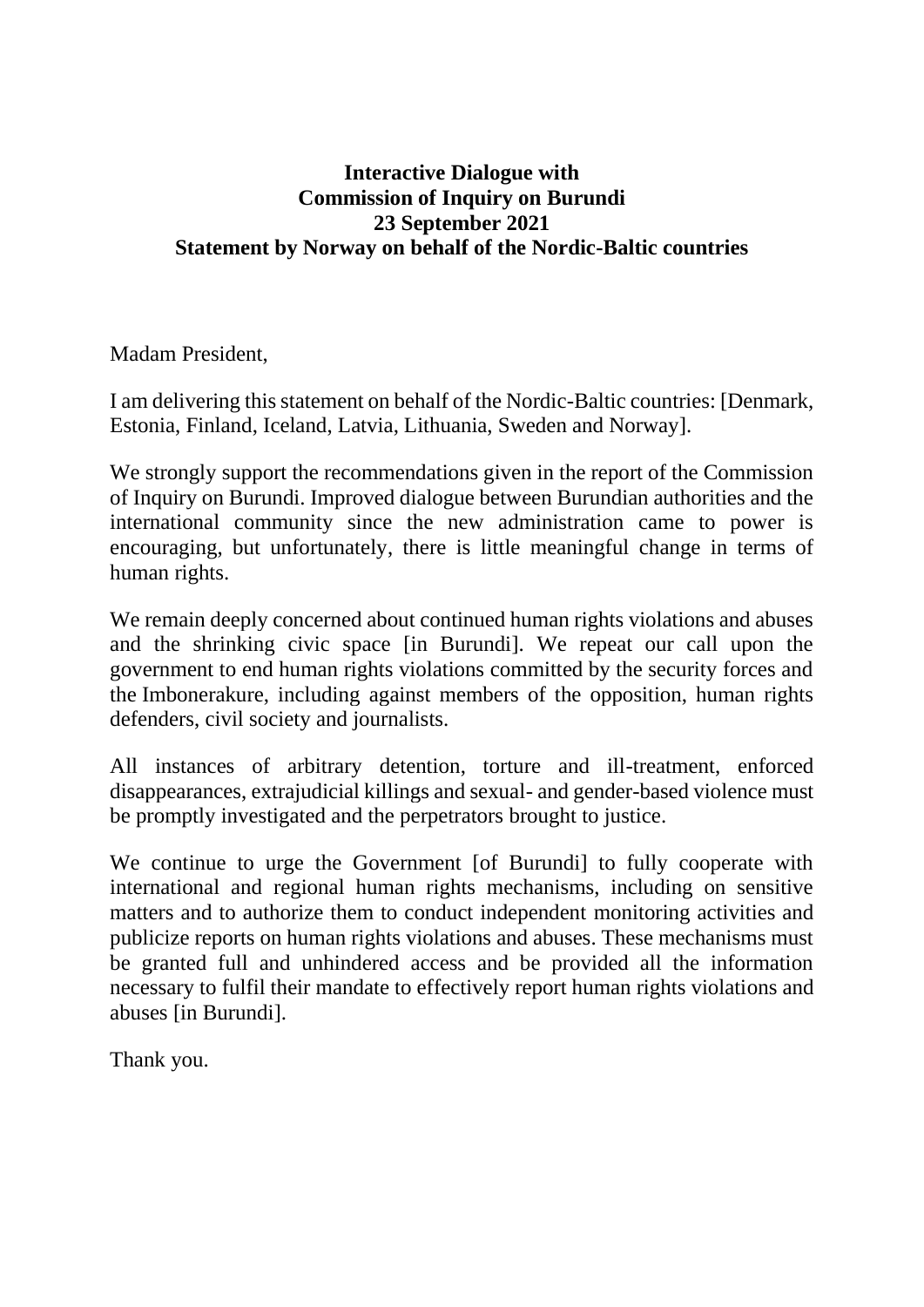# **Interactive Dialogue on the interim oral update of OHCHR on the situation of human rights in Belarus 24 September 2021 Statement by Lithuania on behalf of the Nordic-Baltic countries**

Madam President,

I have the honour to deliver this statement on behalf of the Nordic-Baltic countries Denmark, Estonia, Finland, Iceland, Latvia, Norway, Sweden and my own country Lithuania.

We welcome the update and express our strong support for the mandate.

No issue touched in the report should be left without proper attention as human rights situation in Belarus continues to deteriorate. Repressions against civil society, human rights defenders, journalists, and media actors are widespread.

We condemn systematic violations of human rights in Belarus, including arbitrary arrests and detentions, enforced disappearances, sexual and gender-based violence and torture and other ill-treatment of members of civil society.

As Lukashenko regime is trying to silence the voices of those suffering, we call for accountability, immediate cessation of all repressions and release of all political prisoners.

We strongly condemn the Lukashenko regime's efforts to instrumentalize irregular third-country migrants in an attempt to destabilize EU Member States, thus putting migrants in a vulnerable situation on the territory of Belarus.

International solidarity with the people of Belarus is more important than ever, as violations of human rights escalate.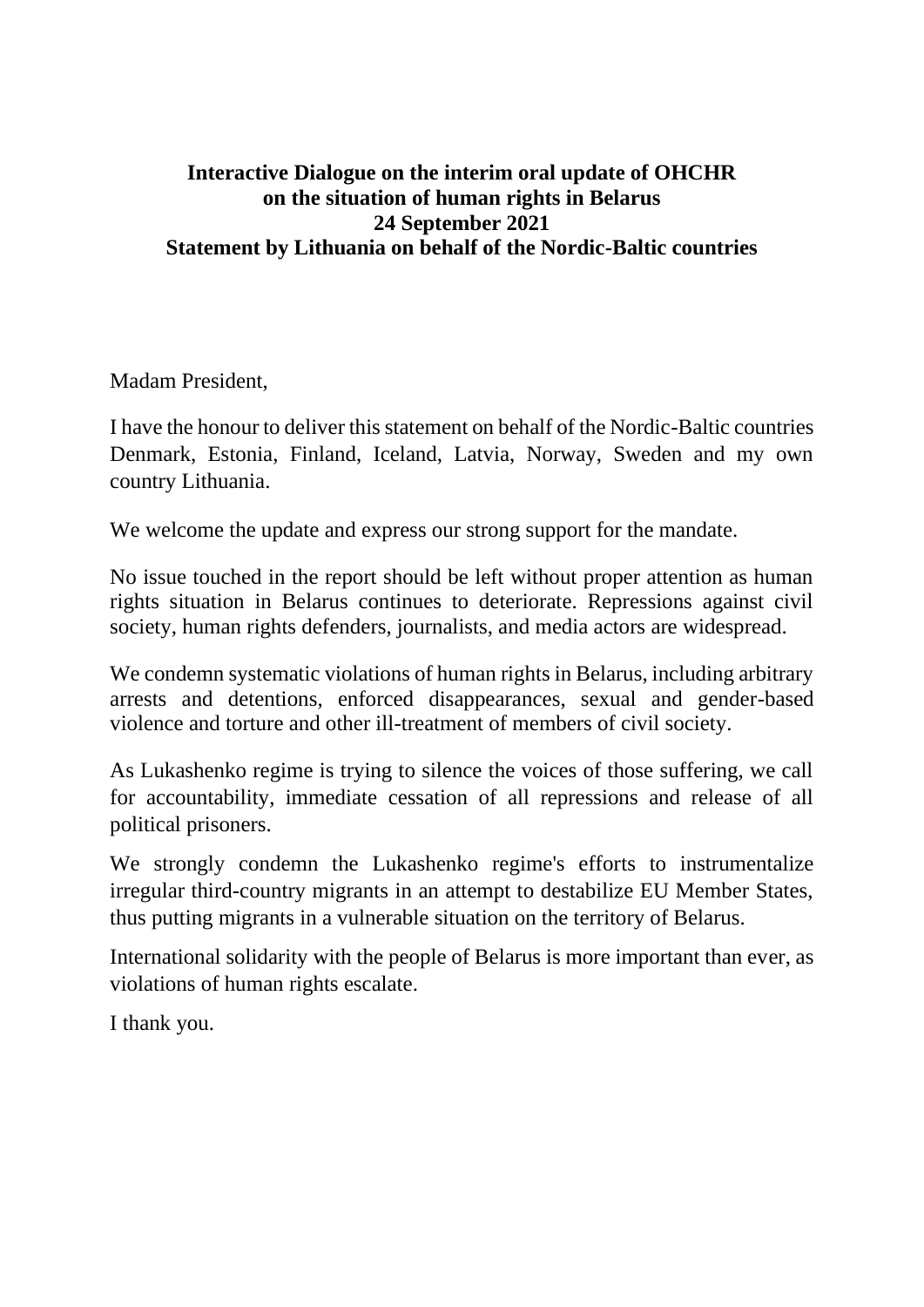# **Annual Discussion on Integration of a Gender Perspective 27 September 2021 Statement by Norway on behalf of the Nordic-Baltic countries**

Madam President,

I have the honour to deliver this statement on behalf of the Nordic-Baltic countries, Denmark, Estonia, Finland, Iceland, Latvia, Lithuania, Sweden and my own country Norway.

The Nordic-Baltic countries stress the importance of integration and implementation of a gender transformative perspective in the work of the Human Rights Council and the whole of the UN. Women and girls' rights, their full, equal and meaningful participation, as well as eliminating intersecting and multiple forms of discrimination must be integrated into Human Rights Council resolutions, and mainstreamed in the work of Special Procedures and in the mandates of fact-finding and monitoring missions.

We thank the panel for highlighting how the technological transformation can have a substantial and positive impact on gender equality and women and girls' enjoyment of human rights.

We have seen during the covid-19 pandemic examples of how women and girls have benefited from new technology, including better access to digital health services and education.

However, this is not equally available to every woman and girl. To reach the sustainable development goals, we must increase efforts to bridge the digital gender divide globally.

We must ensure equal access from a gender perspective, as well as for all children, so that everyone can benefit from information and communications technology, including capacity building and education in science, technology, engineering and mathematics.

Further, we must ensure that online content does not discriminate against women and girls or promote gender stereotypes. Most important, we must address the challenges of online sexual- and gender-based violence, sexual exploitation and abuse and sexual harassment.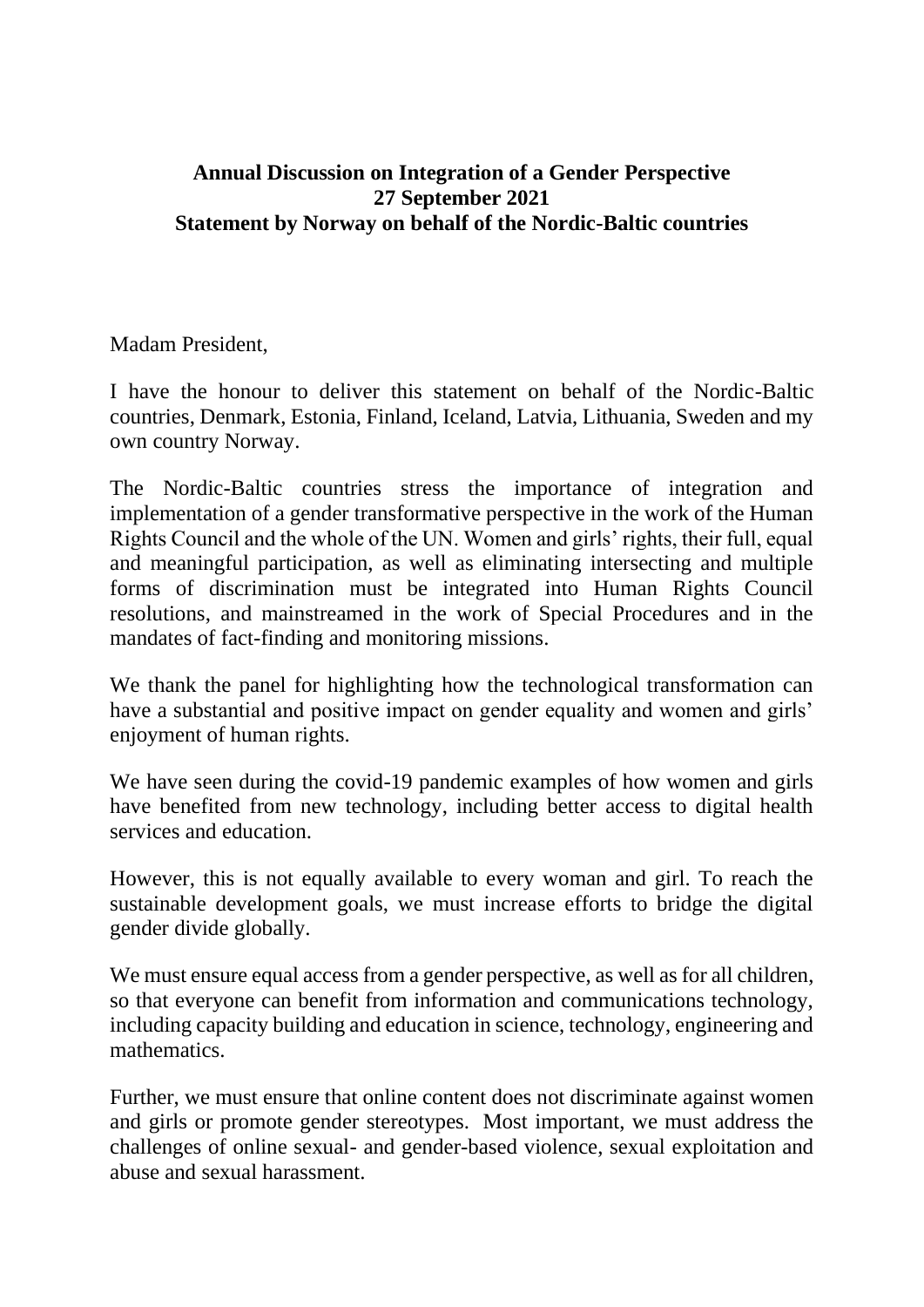How can we ensure a unified approach to gender equality and digital transformation in the UN, including at country level? And in fulfilling the ambitions in the Secretary General's report Our Common Agenda?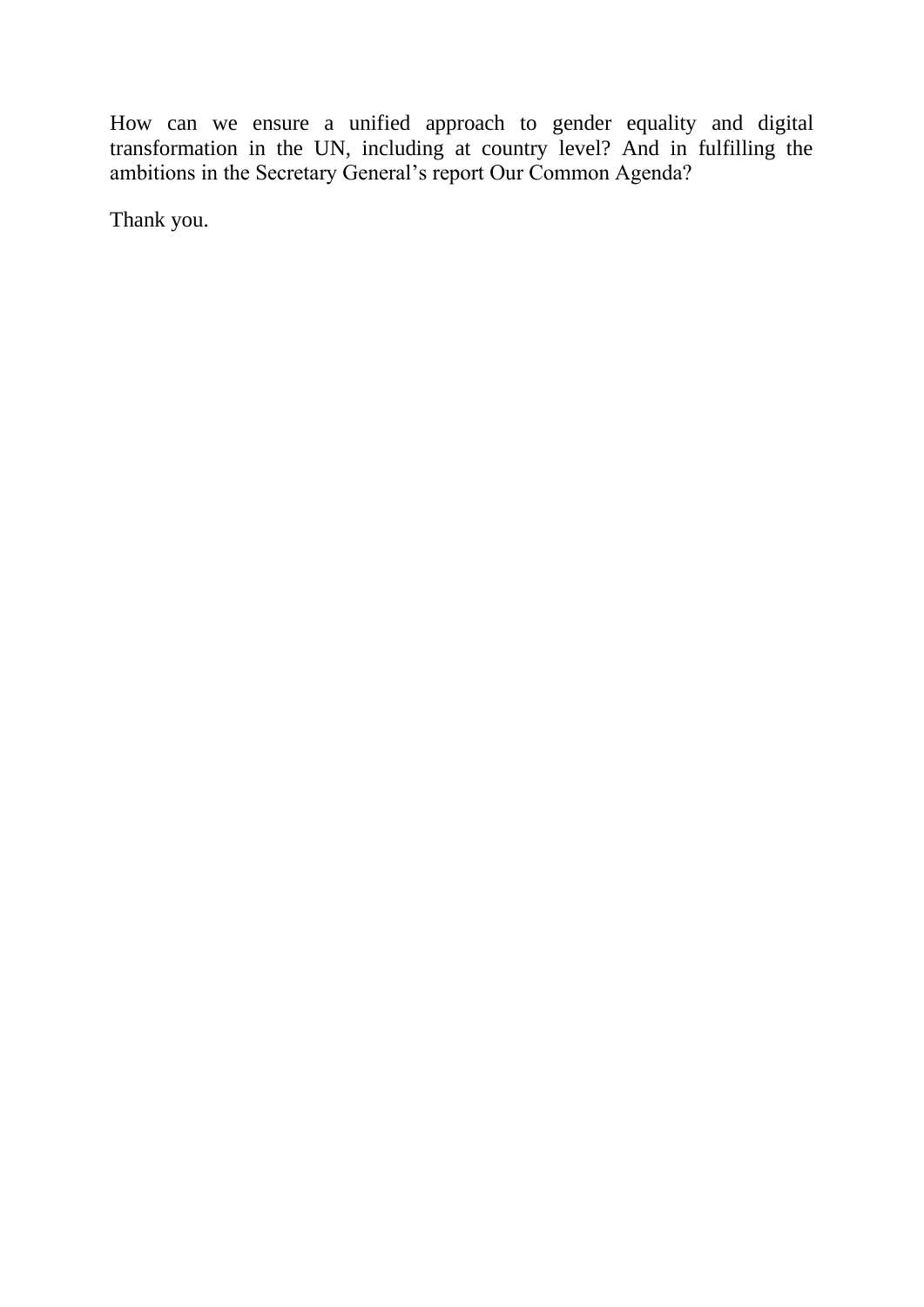### **Interactive Dialogue with the Special Rapporteur on the rights of indigenous peoples 27 September 2021 Statement by Denmark on behalf of the Nordic-Baltic countries**

I deliver this statement on behalf of the Nordic-Baltic countries: Estonia, Finland, Iceland, Latvia, Lithuania, Norway, Sweden and my own country Denmark together with Greenland.

Protection of indigenous territories is central for indigenous peoples' recovery from COVID. It promotes food security and sustainable livelihoods, and increases resilience in the face of future pandemics.

We are concerned with the failure of governments to control illegal incursions into indigenous territories, including amnesties for illegal logging, fishing and gold prospecting in clear breach of UNDRIP.

We share the High Commissioner's concern about attacks against the Yanomami and Munduruku peoples by illegal miners in the Amazon. In Central America, NGOs report the killing by settlers of at least 13 persons of the Miskito and Mayangna tribes.

These are but examples, but the problem is global: More than a third of all fatal attacks on land and environmental human rights defenders target indigenous peoples.

Mr. Special Rapporteur, what are the most pressing challenges concerning the rights of indigenous peoples in the COVID recovery?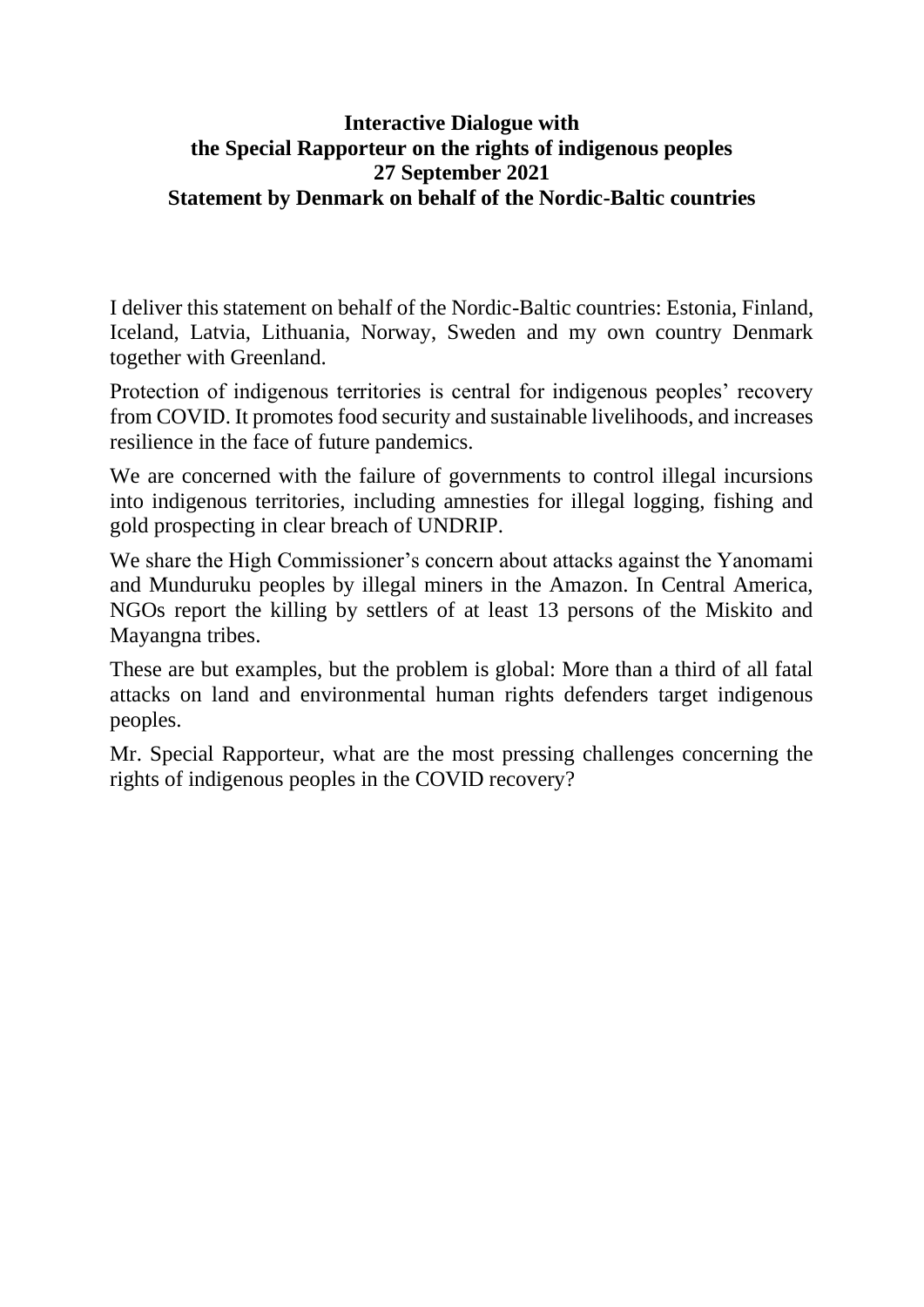### **Interactive Dialogue with Expert Mechanism on the Rights of Indigenous Peoples (EMRIP) 28 September 2021 Statement by Norway on behalf of the Nordic-Baltic countries**

Madam President,

I have the honour of delivering this statement on behalf of the Nordic-Baltic countries.

We appreciate the valuable work of the Expert Mechanism on the Rights of Indigenous Peoples and welcome its annual report.

The report raises important issues with regards to the rights of the Indigenous Peoples. This includes proposals on participation of indigenous peoples in the Human Rights Council, and ensuring consultation with indigenous peoples and respect for their rights, including in the response to, and recovery from, the COVID-19 crisis.

We support your call for protection of indigenous human rights defenders. Threats, harassment and violence is unacceptable. We also stand with you in condemning reprisals against indigenous leaders, human rights defenders and UN mandate holders for engaging in UN meetings.

Concerning the International Decade of Indigenous Languages, we encourage UNESCO and the international society at large to make a long-lasting commitment to save and strengthen indigenous peoples' languages. Full, equal and meaningful participation by indigenous peoples, both nationally and internationally, is crucial.

Madam President,

What is the best way to ensure that the rights of indigenous peoples get more attention on the international agenda?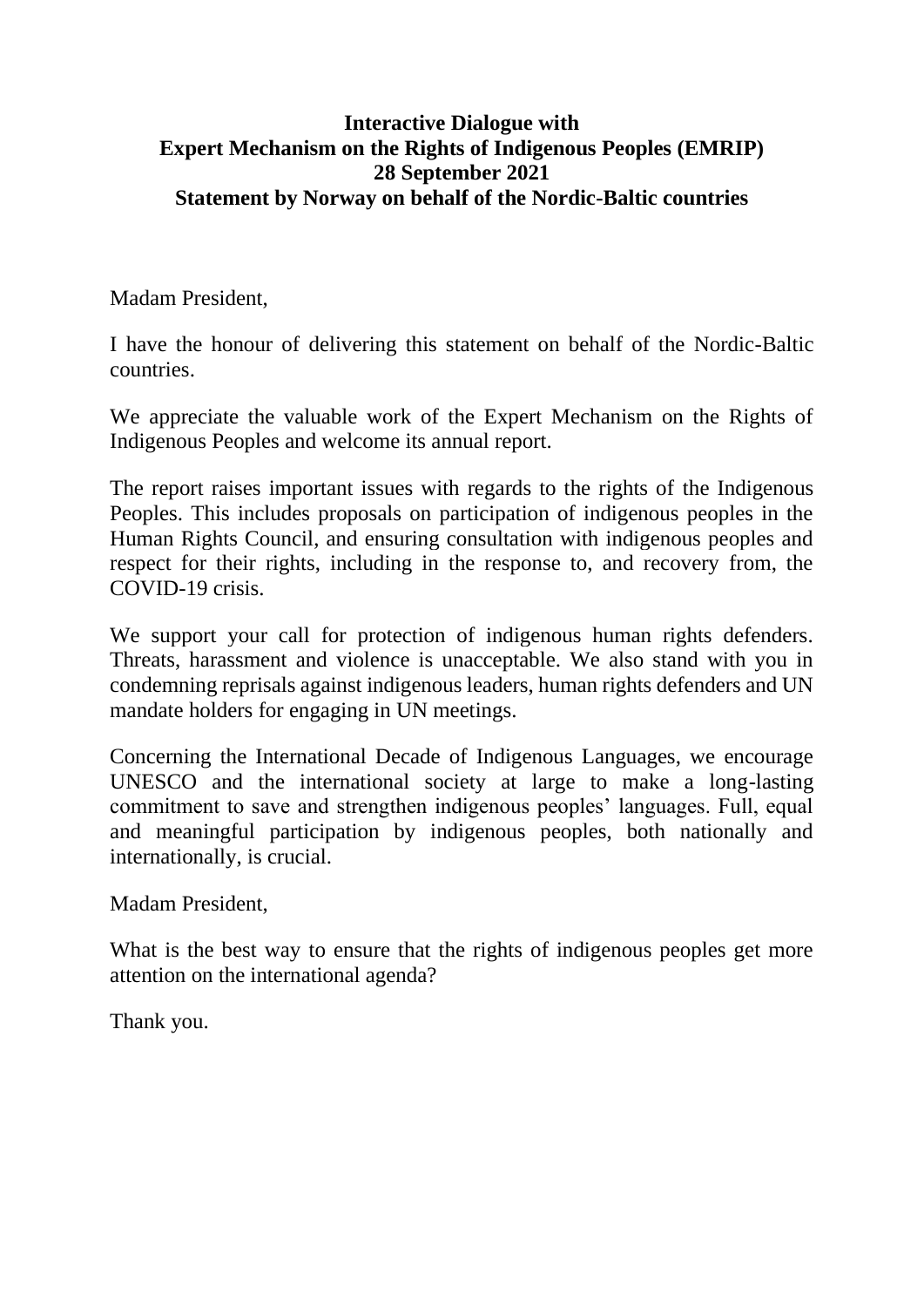# **Annual half-day panel discussion on the rights of indigenous peoples on the theme "The situation of human rights of indigenous peoples facing the COVID-19 pandemic, with a special focus on the right to participation" 28 September 2021 Statement by Sweden on behalf of the Nordic-Baltic countries**

Madame President,

Esteemed panellists,

I deliver this statement on behalf of the Nordic-Baltic states.

While COVID-19 has affected us all, it amplifies pre-existing inequalities and has a disproportionate impact on those persons who are already being marginalized. In addition, many indigenous women and girls, indigenous LGBTIQ persons and indigenous persons with disabilities face multiple and intersecting discrimination.

It is with deep concern we note that some states have used the pandemic as a pretext to undermine the rights of indigenous peoples and that violence and harassment against indigenous human rights defenders have escalated. Human rights defenders are critical for the promotion and protection of human rights, fundamental freedoms, democracy and the rule of law. Perpetrators of violence, abuses and harassment against them must be held accountable.

Efforts in response to the pandemic may have serious repercussions on the enjoyment of human rights. The crisis should never be taken as an excuse for undue restrictions of democracy, human rights, and rule of law. Emergency responses must be necessary, proportionate, temporary in nature and nondiscriminatory and in line with international law.

Including indigenous peoples, and their organisations and institutions, in both the planning of containment measures and of measures to build back better from the pandemic, is paramount. In so doing, it is essential to keep bridging the digital divide and ensure that participation is accessible, inclusive, and meaningful.

Esteemed panellists,

How can the rights of indigenous peoples best be ensured by putting the right to self-determination into practice?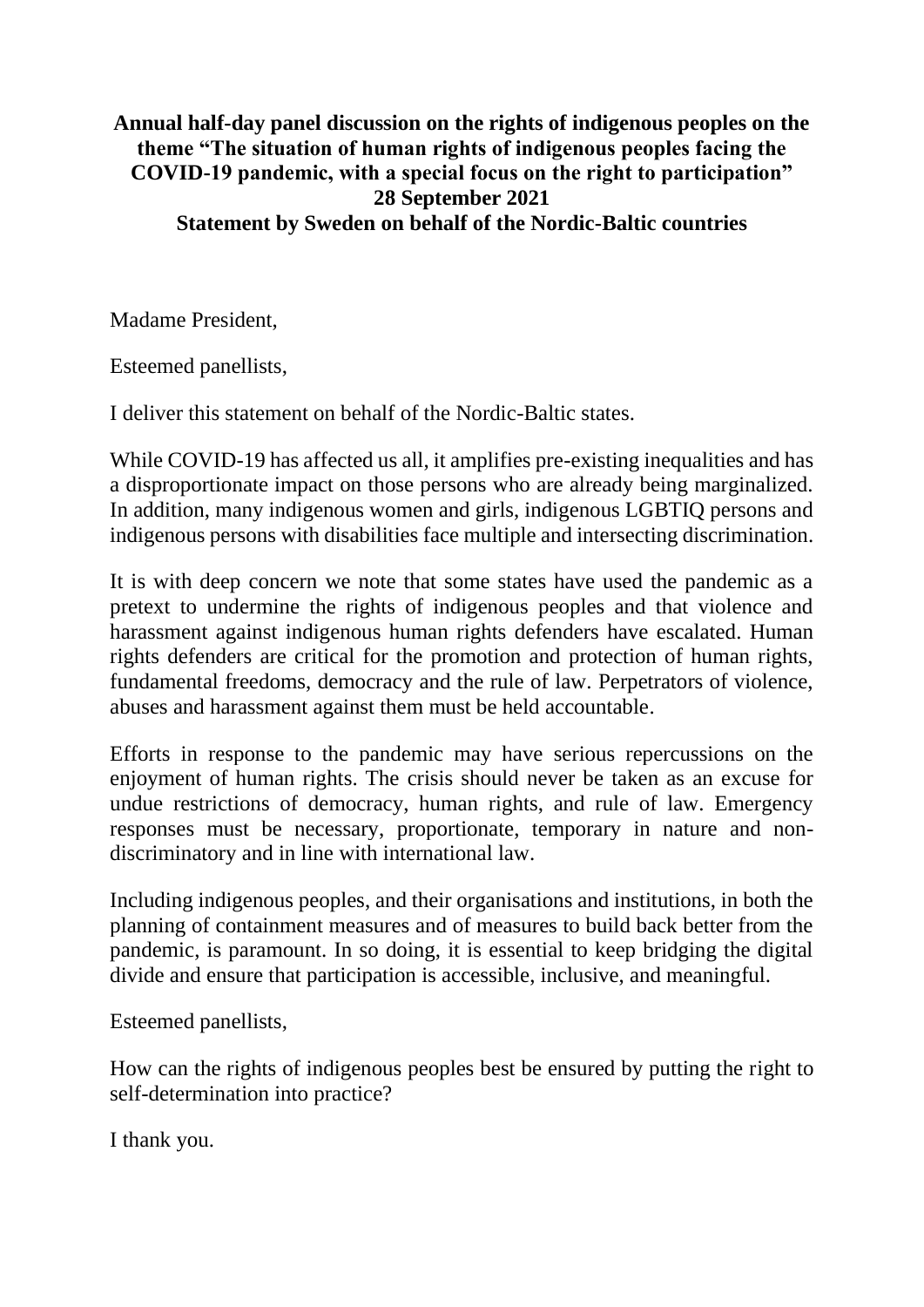# **Half-day panel discussion on deepening inequalities exacerbated by the Covid-19 pandemic (HRC RES. 45/14) 28 September 2021 Statement by Finland on behalf of the Nordic-Baltic countries**

#### Chairperson,

I have the honour to deliver this statement on behalf of the Nordic-Baltic countries, Estonia, Denmark, Iceland, Latvia, Lithuania, Norway, Sweden and my own country, Finland.

As extreme poverty is rising for the first time in over 20 years, there is an urgent need for revitalized efforts on the SDGs in this "Decade of Action". Agenda 2030, grounded in human rights, is our common roadmap towards inclusive, global recovery. Leaving no one behind must remain our top priority, also because it is the foundation of reaching the goals overall. We reiterate our support to COVAX and for equitable access of vaccines.

The pandemic entails enormous health, humanitarian, development and economic consequences and serious repercussions on the enjoyment of human rights. These include hunger and malnutrition, domestic and sexual gender-based violence, restricted access and participation for persons with disabilities, restricted access to SRHR services, discrimination against indigenous peoples and religious minorities, loss of income, widening education gaps and mental health challenges. It has particularly impacted those already discriminated against, including LGBTIQ-persons and women and children. This must not result in a lost generation. Our responses must, have human rights at its heart and target already existing forms of discrimination and marginalization.

Actions to combat the pandemic must be in line with international law and human rights-based approach is key. We are concerned of the use of Covid-19 restrictions to undermine and violate civic space, including on human rights defenders, journalists and media workers, online as well as offline, around the world. An open, pluralistic and strong civic society is critical for the full and equal realization of all human rights for all, and for development that is truly sustainable.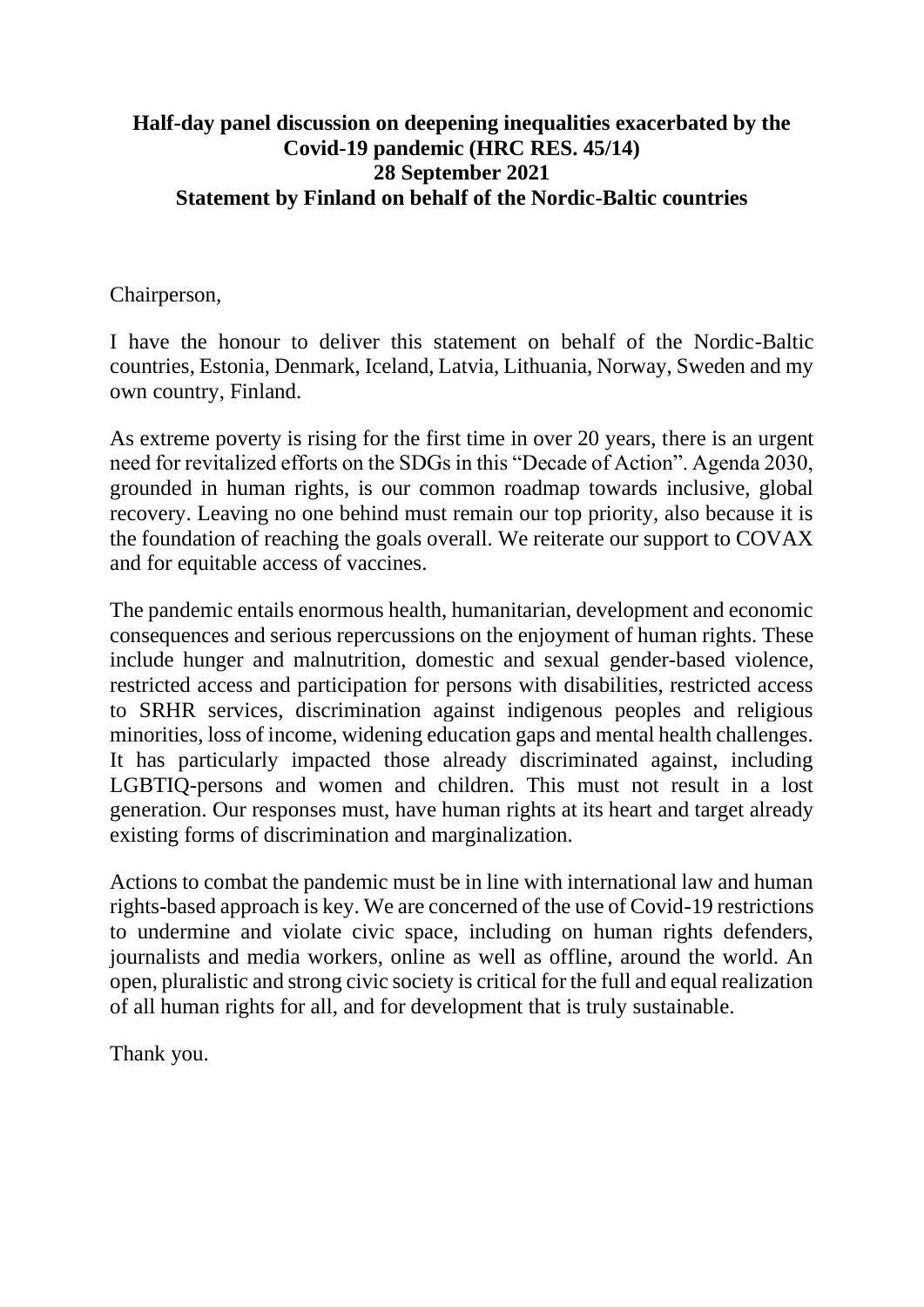### **Interactive Dialogue on the Secretary-General's report on cooperation with the United Nations, its representatives and mechanisms in the field of human rights 29 September 2021 Statement by Latvia on behalf of the Nordic-Baltic countries**

Thank you, Madam President.

I have the honour to deliver this statement on behalf of the Nordic-Baltic States.

We thank the Assistant Secretary-General for presenting the annual report on allegations of intimidation and reprisals.

The high number of States cited in the report is alarming, as is the fact that many of these are members or candidate States of this Council. Even more cases are unreported or excluded due to protection concerns. The Nordic-Baltic countries are especially worried about recurring allegations and agree with the Secretary-General's assessment that repeated similar incidents can signal patterns.

We call on all concerned States to put an immediate end to all acts of intimidation and reprisals, investigate all allegations of such acts, combat impunity and provide victims with effective remedies.

Although our current modalities for online meetings offer opportunities for more global civil society participation, it has also highlighted the digital divide and risks of digital surveillance and online attacks.

Assistant Secretary-General, what can the UN and its Member States do to breach the digital divide and ensure the inclusion of underrepresented persons and groups in UN processes?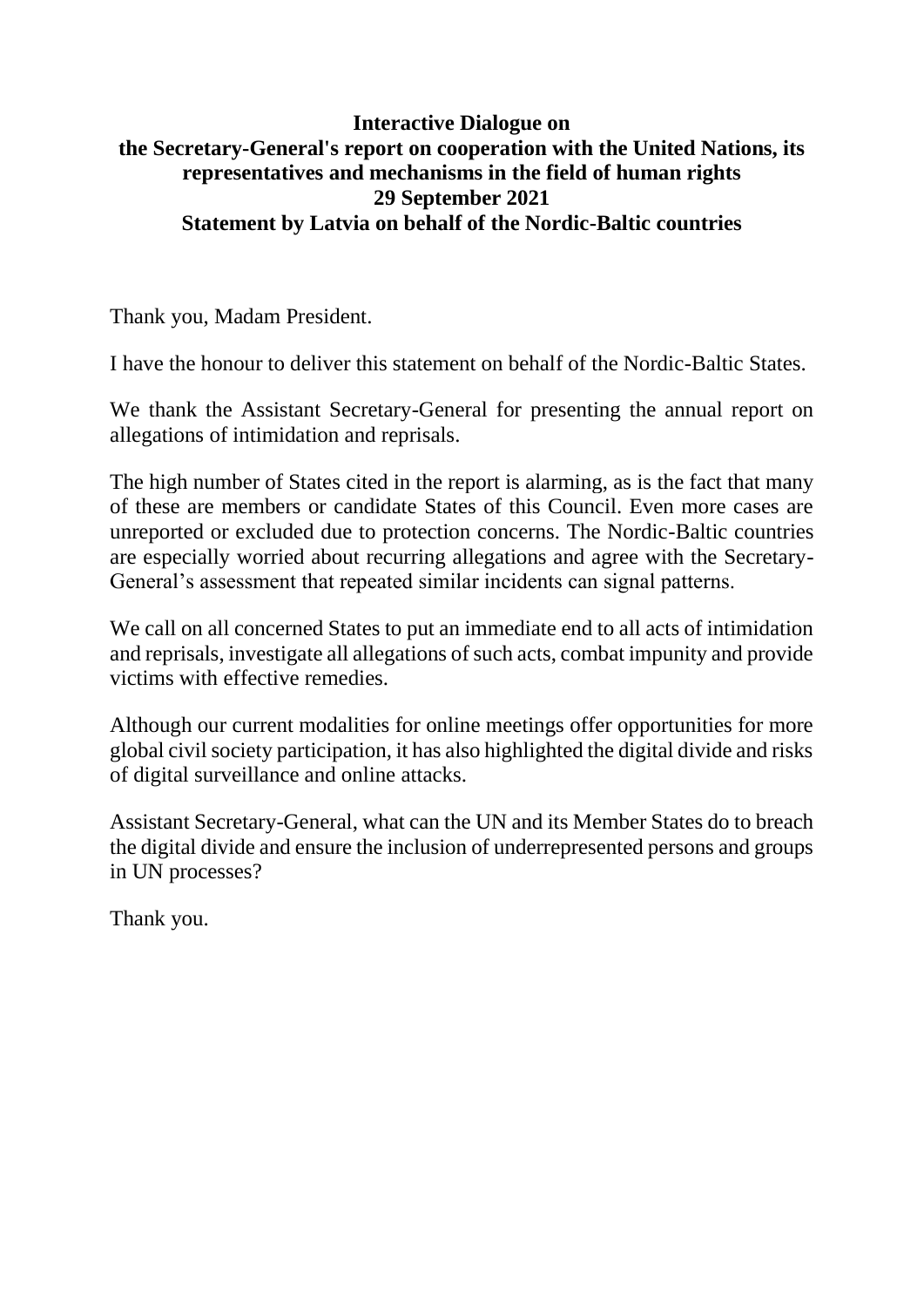# **Panel discussion on the promotion and protection of human rights in the context of peaceful protests 29 September 2021 Statement by Lithuania on behalf of the Nordic-Baltic countries**

Thank you Chair.

I have the honour to deliver this statement on behalf of the Nordic-Baltic countries Denmark, Estonia, Finland, Iceland, Latvia, Norway, Sweden and my own country Lithuania.

We thank the distinguished panellists for their contributions to this important discussion.

The rights to freedom of peaceful assembly, of association and of expression, both online and offline, are indispensable pillars of democratic governance and open societies. There is no doubt that peaceful protests contribute to the full enjoyment of civil, political, economic, social and cultural rights.

Peaceful protests are increasingly met with repression, including excessive use of force, arbitrary detentions, torture and enforced disappearances. This is unacceptable. Protesters, human rights defenders, journalists and other media workers are facing the risk of assaults and reprisals. Combined with the challenges of Covid-19 pandemic, it results in an even more shrinking civil society space. In times when physical assemblies may be restricted due to crises or emergencies, it is all the more necessary to ensure the unhindered access to Internet for everyone. The growing trend of internet shutdowns and the misuse of new technologies ahead of critical democratic moments such as elections and protests, is particularly concerning.

Technology should be used to reinforce inclusive participation instead of restricting it. Our success in "building back better" depends on the ability to secure people's participation and trust. Therefore, the Nordic-Baltic counties call upon all States to promote a safe and enabling environment to all individuals and groups to exercise their rights to freedom of peaceful assembly, of expression and of association.

Distinguished panellists, how do we ensure accountability for restrictions online, including internet shutdowns? What possible steps would help to maintain and strengthen the openness of the civic space?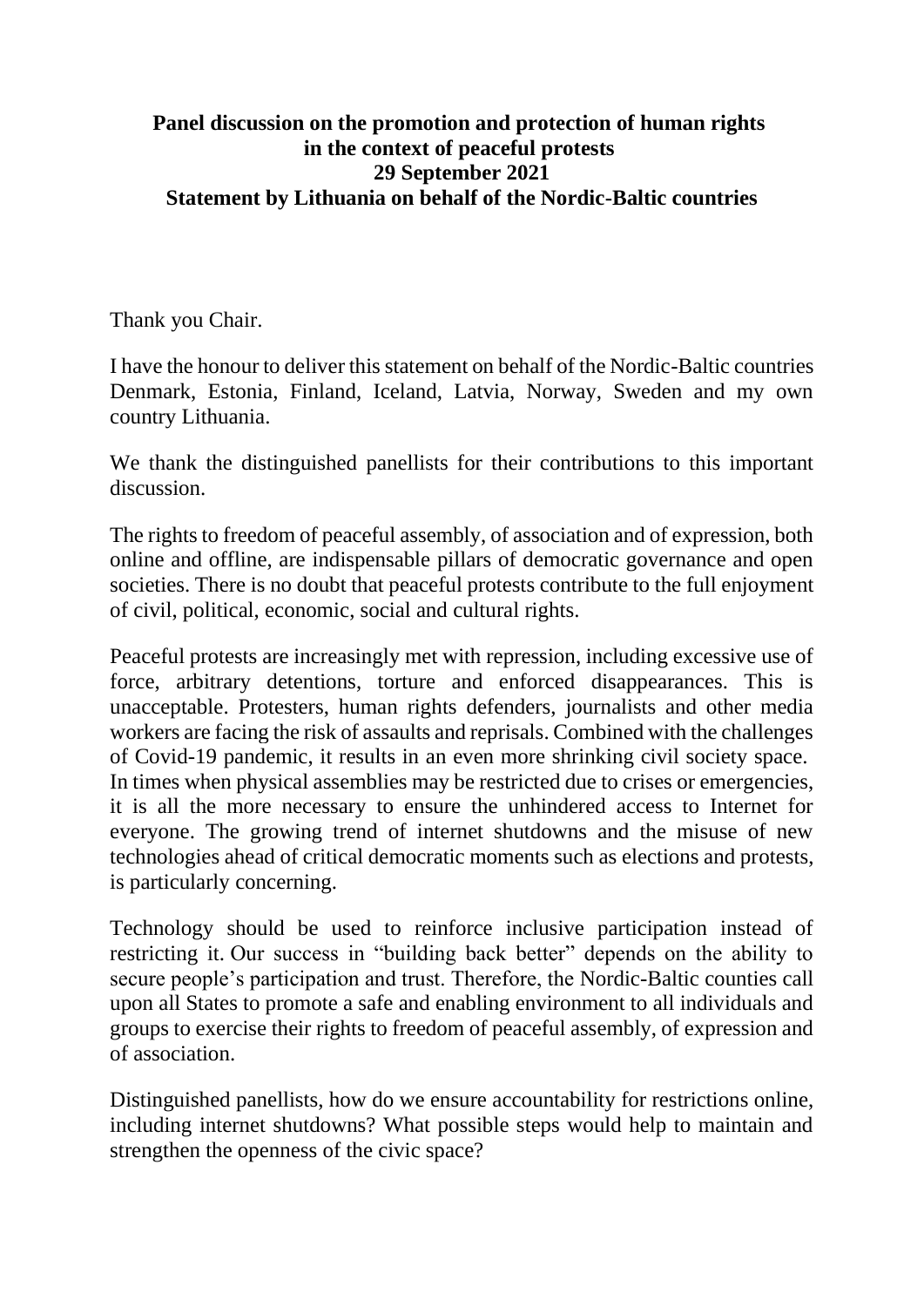# **Item 8: General Debate follow-up to and implementation of the Vienna Declaration and Programme of Action 4 October 2021 Statement by Estonia on behalf of the Nordic-Baltic countries**

Madam President,

I have the honour to deliver this statement on behalf of the Nordic-Baltic countries: Denmark, Finland, Iceland, Latvia, Lithuania, Norway, Sweden and my own country, Estonia.

Gender equality, empowerment of all women and girls and their full and equal enjoyment of all human rights is one of the most important priorities for the Nordic-Baltic countries. A gender transformative perspective should always be taken into account in decision-making and resource allocation. More work is needed to mainstream gender across the Council's work, including in resolutions and mandates, in fact-finding missions and COIs.

In order to ensure durable peace, prevent conflicts and protect inclusive societies, it is crucial to ensure women and girls` full, equal and meaningful participation in all peace building efforts and decision-making processes.

We cannot ensure the full enjoyment of all human rights by all women and girls unless we ensure access to comprehensive sexuality education and the promotion, protection and fulfilment of sexual and reproductive health and rights.

Important discussions on these issues have been held also during this HRC session.

Generation Equality spearheaded by UN Women, Mexico and France, has been created to define ambitious investments and policies on gender equality in order to achieve tangible results on the ground in 5 years' time. In this framework, six thematic action coalitions and a Global Compact on Women, Peace and Security and Humanitarian Action have been launched. We urge all countries and other stakeholders to engage in Generation Equality and join us in creating a gender equal world by 2026.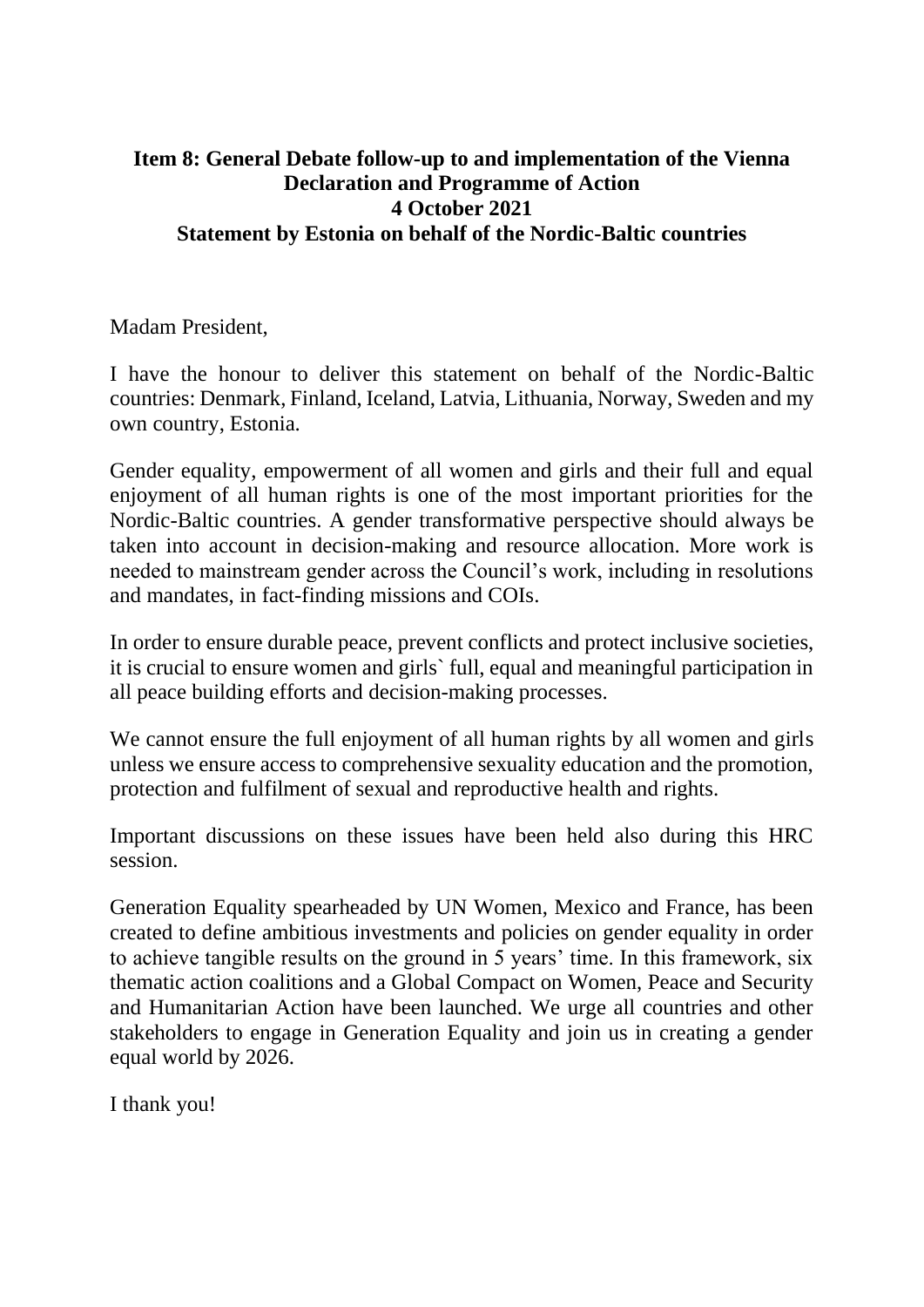# **Item 9: General Debate on racism, racial discrimination, xenophobia and related forms of intolerance, follow-up to and implementation of the Durban Declaration and Programme of Action 5 October 2021 Statement by Iceland on behalf of the Nordic-Baltic countries**

Madame President,

I have the honour to deliver this statement on behalf of the Nordic-Baltic countries: Denmark, Estonia, Finland, Latvia, Lithuania, Norway, Sweden and my own country Iceland.

The Nordic-Baltic countries are committed to combating racism, racial discrimination, xenophobia and related intolerance.

The inherent dignity and equal rights of all individuals, as stated in the Universal Declaration of Human Rights, should be self-evident. However, no society is immune from racism and racial discrimination.

All too often, individuals and groups of people are discriminated against – be it with regard to access to health care, education or employment – based on the way they look or as persons belonging to religious, national or ethnic minorities. This is unacceptable.

Online hate speech is another all too common manifestation of racism and racial discrimination, which contributes to hate crime. Unfortunately, the COVID-19 pandemic, made matters worse and the world witnessed an increase in racist comments in the online space. This cannot be tolerated and must be stopped. The responsibility lies with every single one of us as inhabitants of this planet.

As another urgent issue, we strongly condemn systemic racism and racially motivated violence, both in the virtual space and in our everyday life.

States bear a responsibility to combat and prevent racial discrimination. We must never forget that - it is our joint obligation to eliminate racism, racial discrimination, xenophobia and related intolerance. We can only achieve this goal by working together.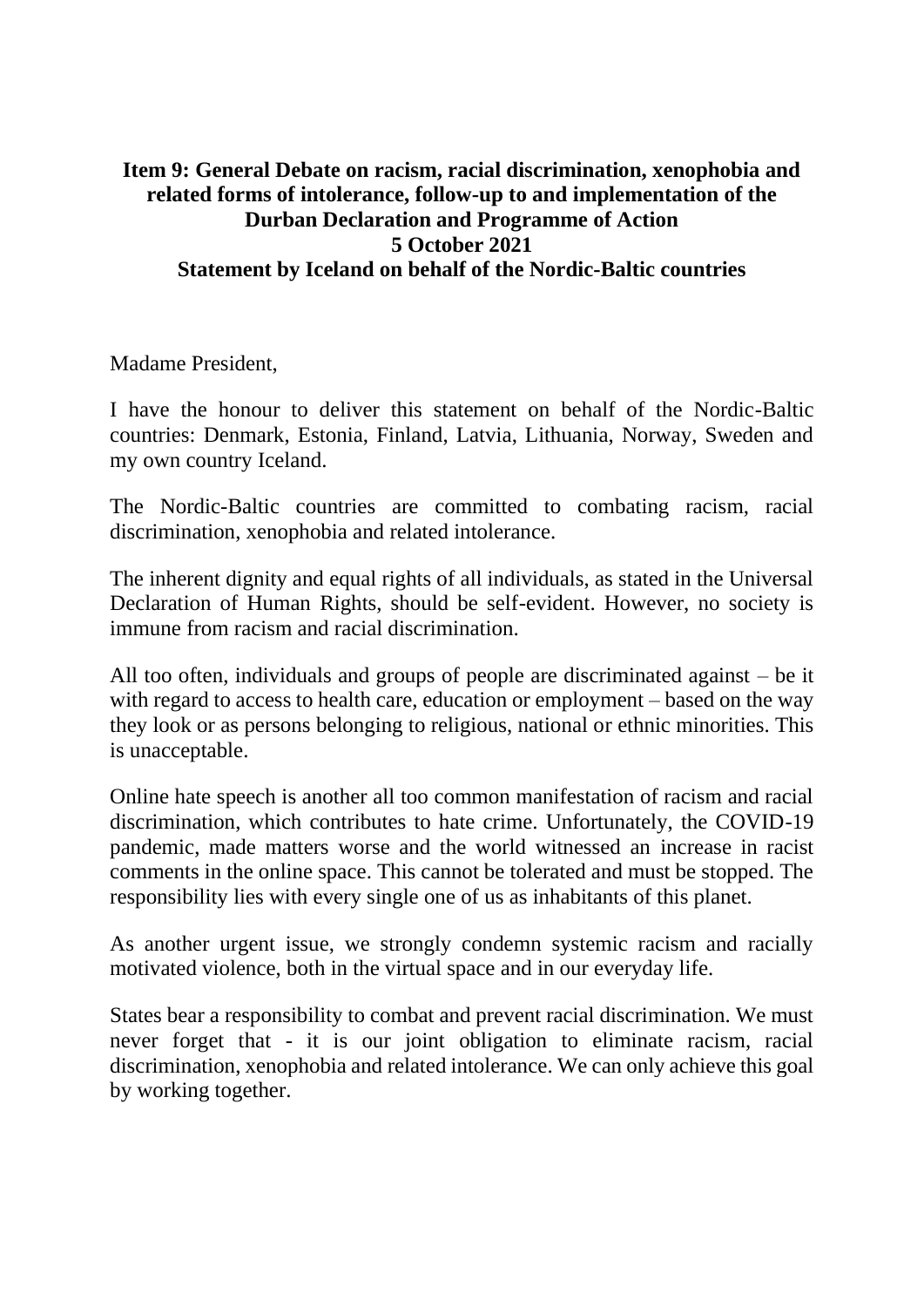# **Interactive Dialogue on the High Commissioner's Oral Update on Ukraine 5 October 2021 Statement by Iceland on behalf of the Nordic-Baltic countries**

Madame President,

On behalf of the Nordic-Baltic countries, I thank the High Commissioner for her oral update.

We reiterate our support to Ukraine's independence, sovereignty, and territorial integrity, within its internationally recognized borders. We do not recognise the illegal annexation of Crimea by Russia, and strongly condemn Russia's aggression against Ukraine. Therefore, we do not recognise the so-called elections held in the occupied Crimean peninsula.

We urge Russia to uphold its obligations under international law, including international human rights law and international humanitarian law, and we underscore the need to fully implement the Minsk agreements. We call on Russia to take on its responsibility, as occupying power.

We likewise call on Russia to cease human rights violations and abuses and humanitarian law violations in Crimea and in the non-government controlled areas in eastern Ukraine. This total disrespect for the rule of law, humanitarian law, and human rights is unacceptable. Those responsible for violations and abuses must be held accountable.

We reiterate our firm support for the UN Human Rights Monitoring Mission and commend Ukraine's successful efforts to keep Crimea on the international agenda.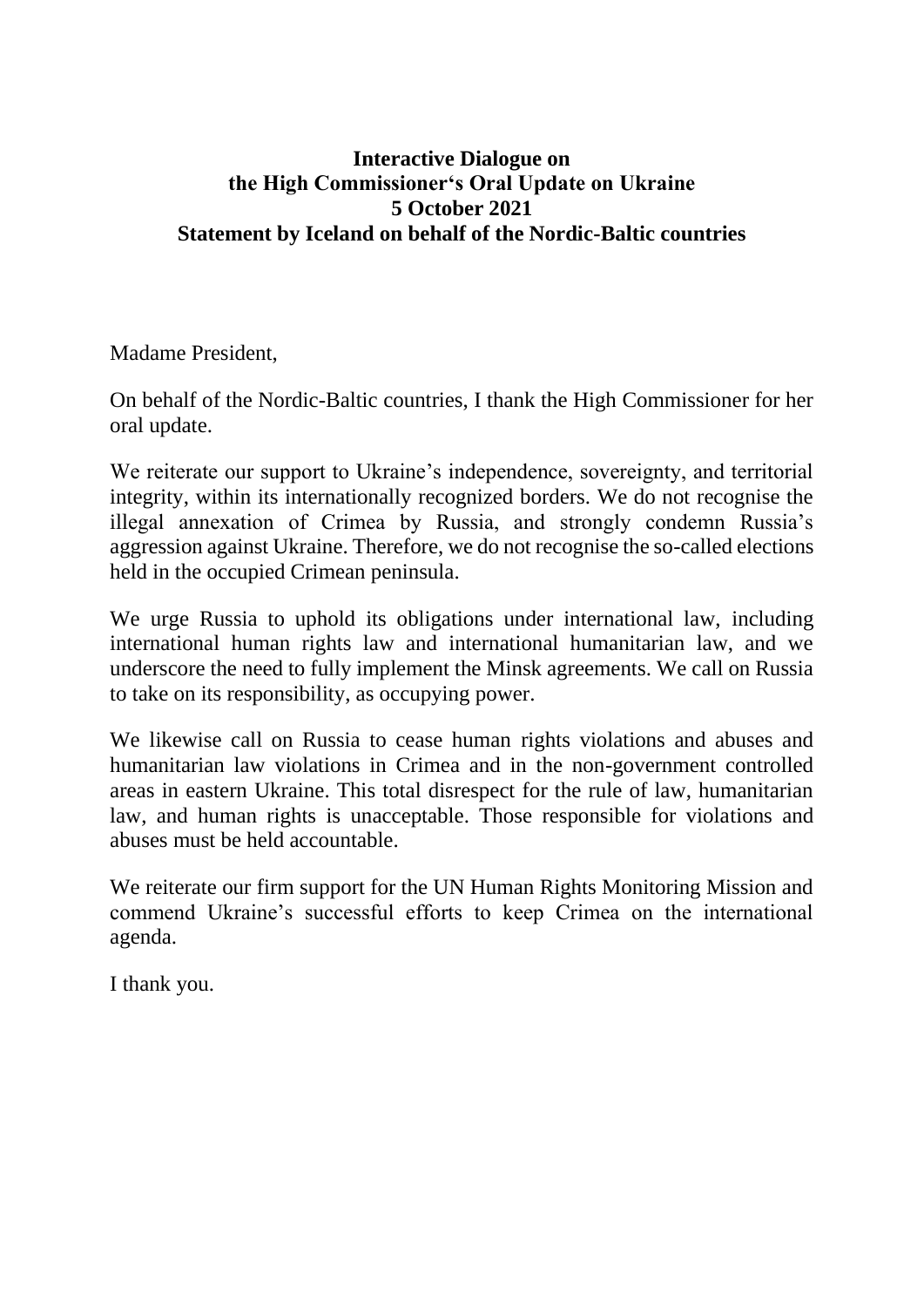# **Enhanced Interactive Dialogue on the High Commissioner's report on the Democratic Republic of Congo and final report of experts on Kasai 5 October 2021 Statement by Sweden on behalf of the Nordic-Baltic countries**

Mme President,

I make this statement on behalf of the Nordic and Baltic countries.

Thank you, Madam High Commissioner, for your report on the situation of human rights in the DRC and to the Team of International Experts on the situation in Kasai for their final report.

The reported large number of attacks against civilians in eastern DRC remains a serious concern. We note the introduction of the state of siege in the provinces of North Kivu and Ituri. Human rights can be derogated from under certain circumstances. However, any such derogations must be limited to the extent strictly required by the exigencies of the situation, not inconsistent with other obligations under international law and non-discriminatory.

Madame High Commissioner, would you be able to elaborate more on the consequences so far of the state of siege on the respect for human rights in the region?

Those responsible for serious human rights violations or abuses must be held accountable. Daily reports of serious violations and abuses of human rights, including extra-judicial killings, attacks against civilians and sexual and genderbased violence call for increased attention to the plight of the civilian population in the area. Justice should also be brought on those responsible for the murder of UN experts Zaida Catalán and Michael Sharp in 2017. It is of utmost importance that the trial takes all evidence into consideration.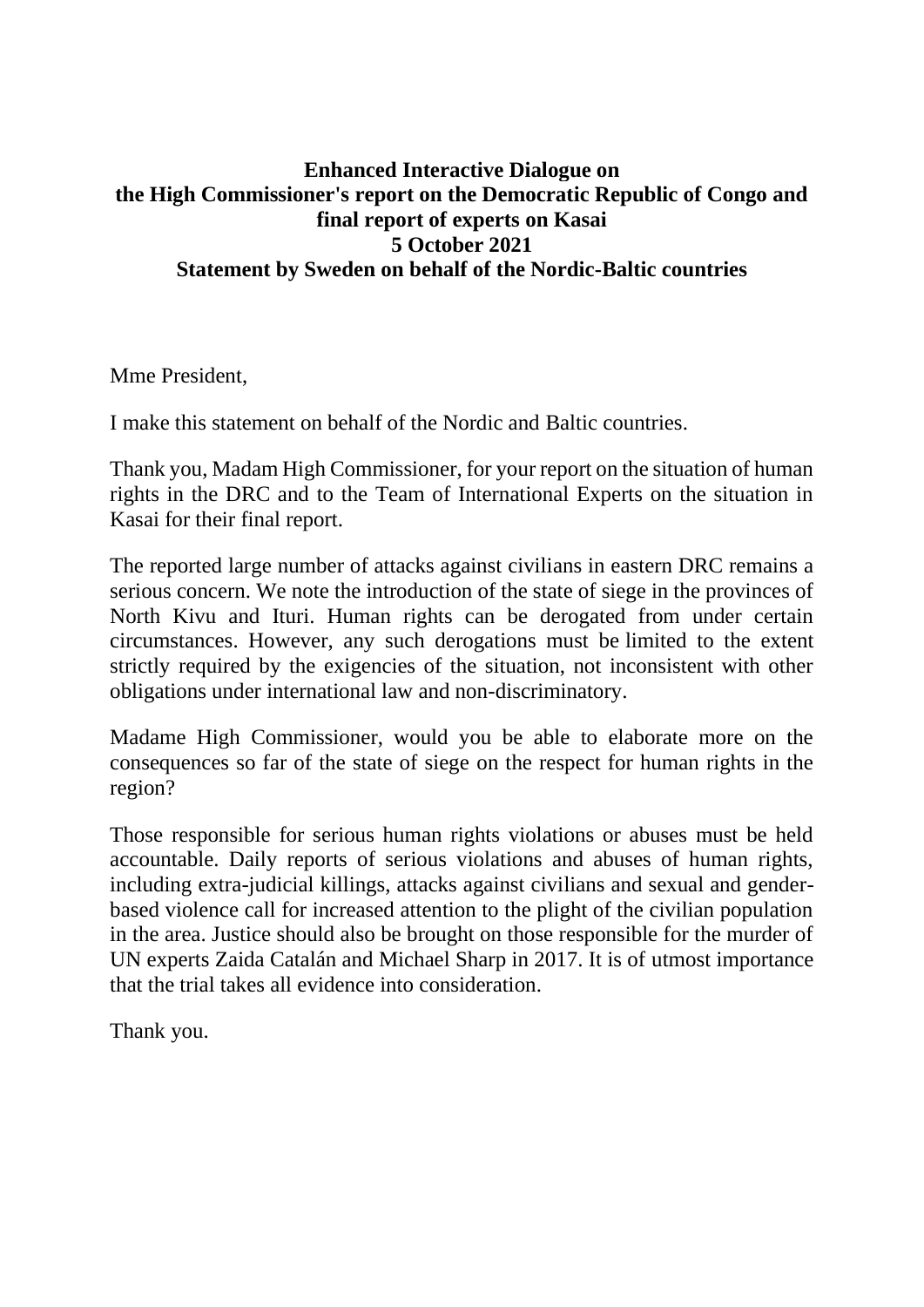### **Enhanced interactive dialogue on HC report on Sudan 6 October 2021 Statement by Norway on behalf of the Nordic-Baltic countries**

President,

I have the honor to deliver this statement on behalf of the Nordic-Baltic countries.

We thank the High Commissioner for the report and welcome the Transitional Government's strong efforts and commitment to peace, democracy, and human rights under difficult conditions. We remain concerned about the continued violence, particularly in the marginalized areas of Sudan.

There are challenges to a successful transition towards a fully civilian rule, as manifested by the foiled coup attempt in September. We stand firmly behind the civilian-led government in rejecting any attempts to derail or disrupt the Sudanese people's efforts to establish a democratic and peaceful future.

We urge the government to create an enabling environment for human right defenders and protect the rights of all, including women and minorities.

As the HC report outlines, the decisions Sudan has taken to promote and protect human rights must be implemented. This includes the National Plan for Protection of Civilians and Action Plan on Women, Peace and Security. It is urgent to establish the Transitional Legislative Council and start revision of the constitution, to ensure accountability and end impunity. All cases of human rights violations and abuses must be investigated.

We affirm our support for the United Nations Joint Human Rights Office in Sudan and its continued technical support and capacity-building.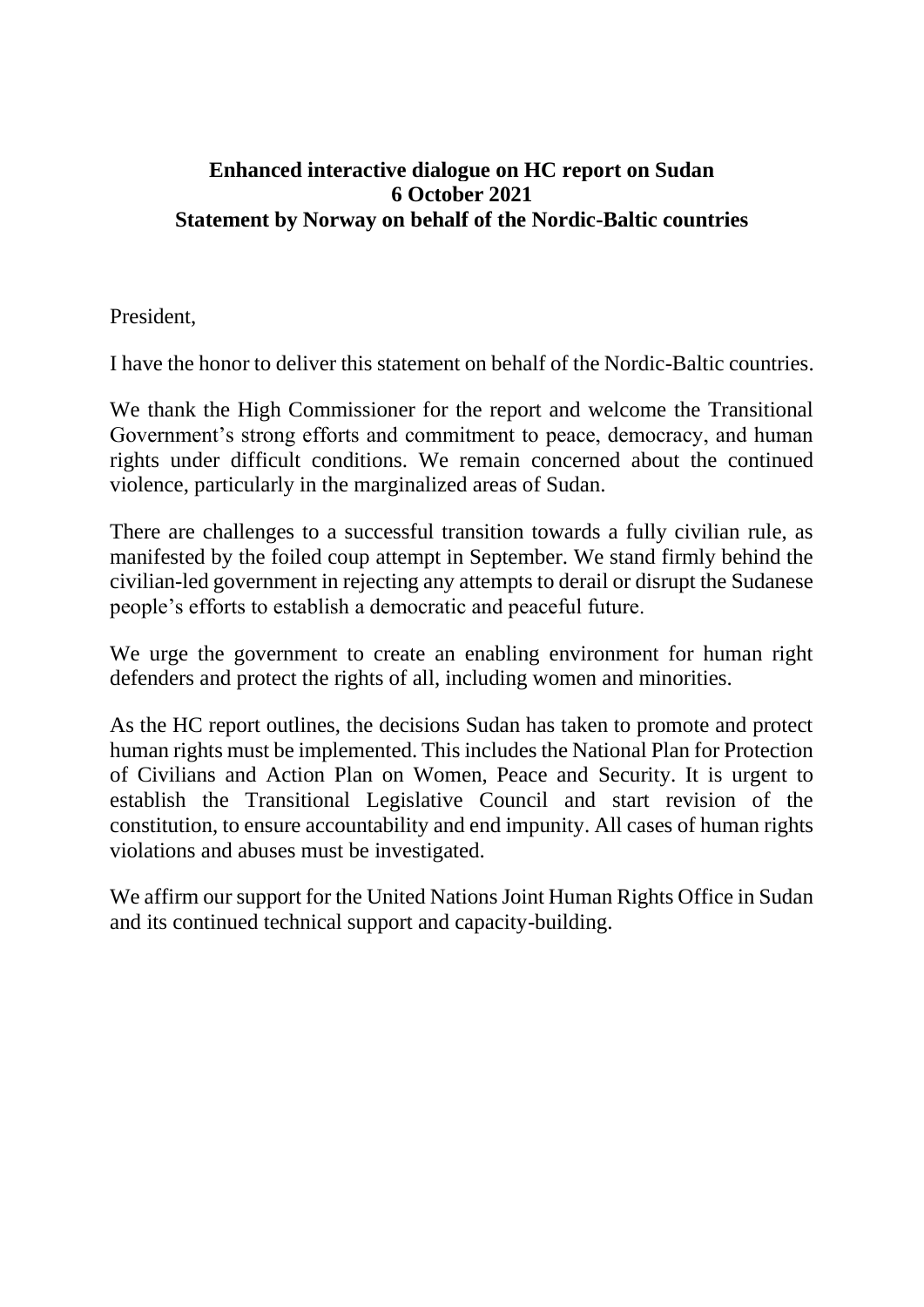# **Interactive dialogue with the Special Rapporteur on the situation of human rights in Cambodia 6 October 2021 Statement by Iceland on behalf of the Nordic-Baltic countries**

Madame President,

I have the honour to deliver this statement on behalf of the Nordic-Baltic countries.

We thank the Special Rapporteur for his written report.

While there have been some positive developments, the human rights situation in Cambodia remains concerning. We are alarmed by reports of judicial harassment and repression of opposition members, journalists and human rights defenders, including youth and environmental defenders. In that regard, we call on the Government of Cambodia to fully implement the UPR recommendations which it has accepted, as a matter of priority.

During the COVID-19 pandemic, civic space has been further reduced. We urge the Government of Cambodia to respect the right to freedom of expression, peaceful assembly and association, in the digital, print and public space.

Failure to do so will result in unjust and stifled elections and further delay Cambodia's 2050 Vision to become a prosperous country guided by social inclusion and environmental sustainability.

We express full support for the mandate extension of the Special Rapporteur and in conclusion ask what is needed for a pluralistic democracy based on respect for and protection of all human rights and the rule of law to materialise in Cambodia?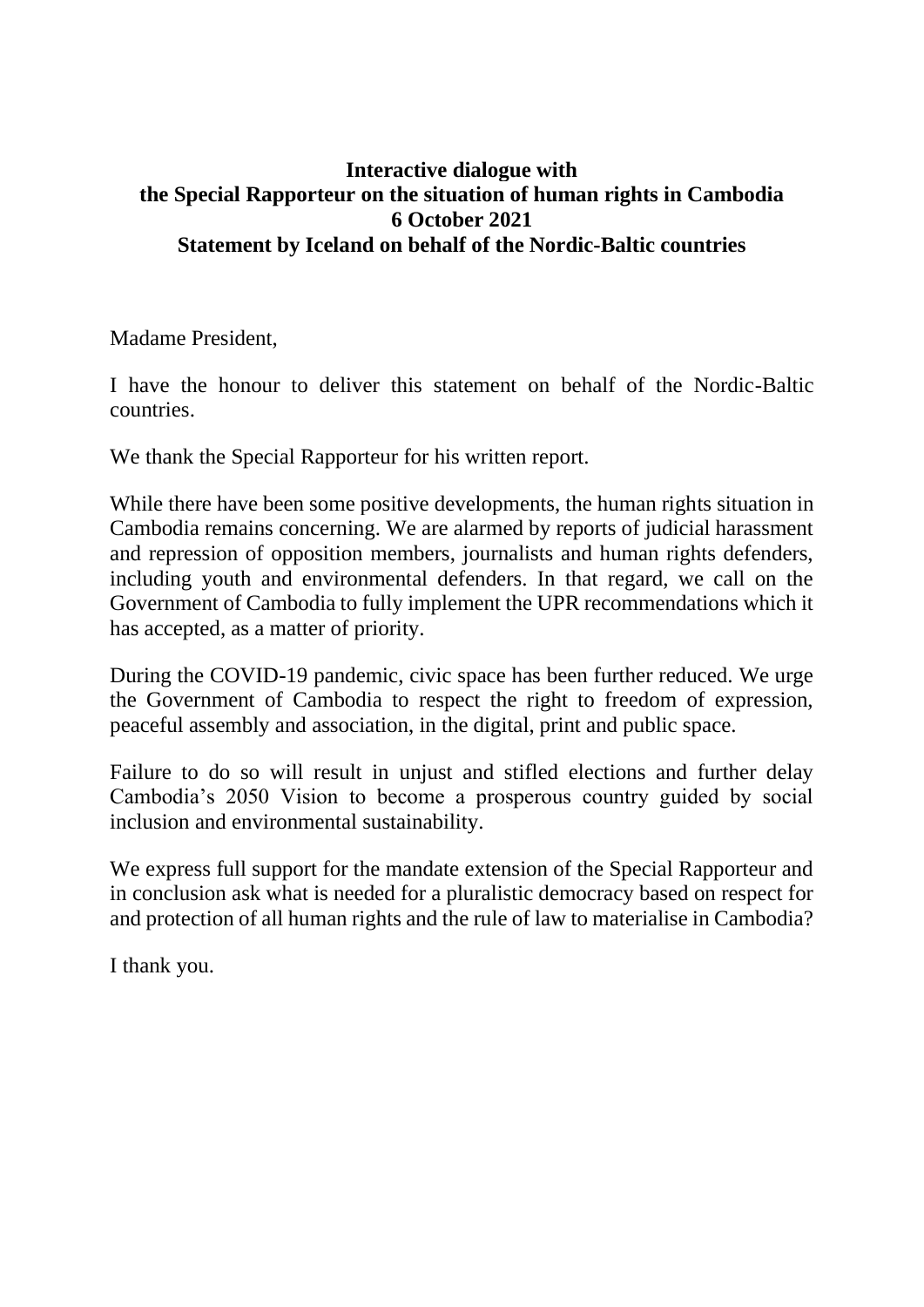# **Interactive dialogue with the Independent Expert on the situation of human rights in Somalia 6 October 2021 Statement by Denmark on behalf of the Nordic-Baltic countries**

I deliver this statement on behalf of the Nordic-Baltic countries.

We welcome Ms. Dyfan's report and her efforts to produce it, under difficult circumstances.

While we recognise the progress Somalia has made, including on human rights, many serious challenges remain.

We are deeply concerned that Somalia is the conflict where most children are subject to rape and other sexual violence and abductions, and that children in overwhelming numbers are recruited to participate in armed conflict. We urge Somalia to address this.

We note with serious concern that violence against women and girls has increased during COVID-19 and encourage the adoption of sexual offenses legislation. We also encourage Somalia to ratify CEDAW. It is key that women are supported and perpetrators held to account.

We underscore the importance of commencing a legitimate election process in line with agreed timelines, ensure freedom of media, and to adopt a constitution that reflects Somalia's human rights obligations.

*Ms. Dyfan; how can we best support you in your mandate?*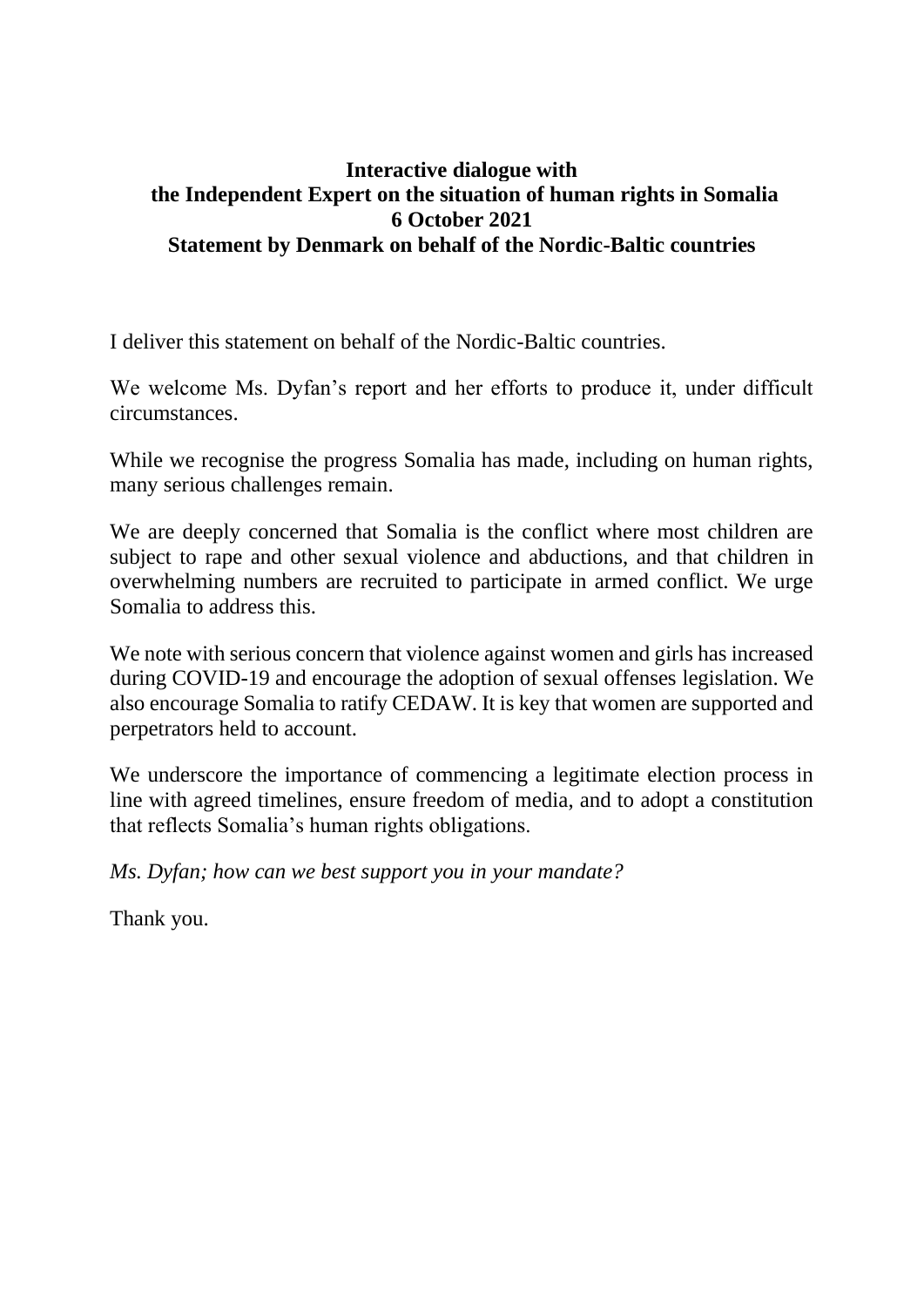# **Interactive dialogue with Independent Expert on Central African Republic (CAR) 6 October 2021 Statement by Norway on behalf of the Nordic-Baltic countries**

President,

I have the honour to speak on behalf of the Nordic-Baltic countries.

We want to highlight findings in the report issued jointly by the UN Human Rights Office and MINUSCA, the UN Mission, which documents an increase in violations and abuses of human rights in the Central African Republic.

We are deeply concerned by the reported incidents, including extrajudicial and summary killings, torture and conflict-related sexual- and gender-based violence, as well as serious violations and abuses of the rights of the child. These acts are committed by all parties to the conflict. The report indicates that the national army, internal security forces and Russian instructors and employees of private security companies are responsible for several violations of international humanitarian law and violations and abuses of international human rights law.

The human rights and humanitarian situation gives reason for extreme concern. All use of violence against the civilian population must stop. Protection from sexual- and gender-based violence remains a serious challenge. We reiterate that the dire situation for women and children must be urgently addressed, and women be involved in the process.

We are alarmed by actions hindering MINUSCA's civilian protection mandate and their human rights monitoring. Strengthened monitoring of human rights is needed in the evolving context, and we call on all actors involved to ensure accountability for human rights violations and abuses, to end impunity.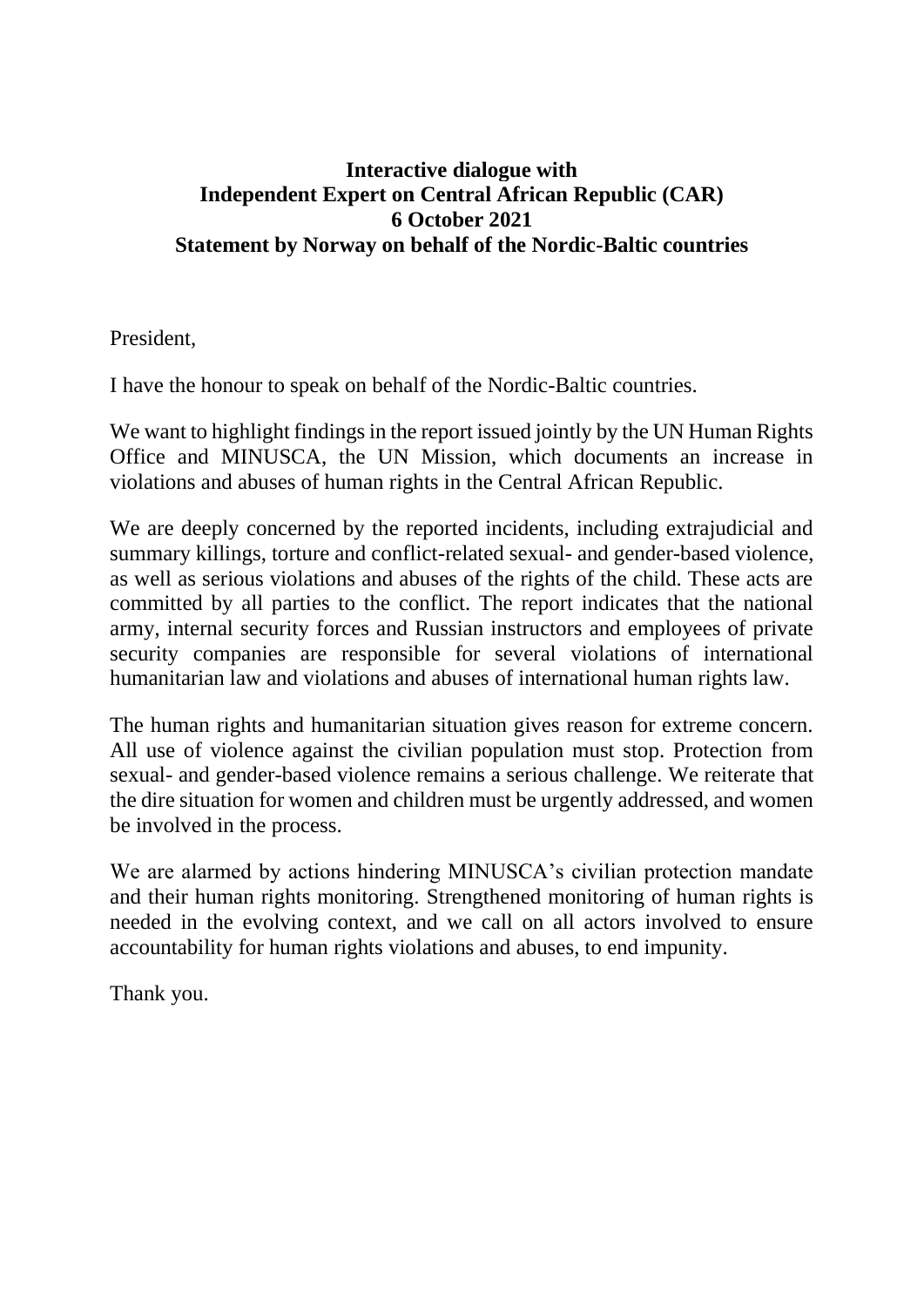# **Interactive dialogue with the Fact Finding Mission on the human rights situation in Libya 7 October 2021 Statement by Denmark on behalf of the Nordic-Baltic countries**

I deliver this statement on behalf of the Nordic and Baltic countries. We remain deeply concerned about the human rights situation in Libya, with thousands of civilians being killed and injured, in enforced disappearances, torture and other ill-treatment, in arbitrary arrest and detention, and in sexual and gender-based violence.

We thank the Fact Finding Mission for its report and reiterate our strong support for its mandate. We commend the continued cooperation by the Libyan authorities with the mission, as evidenced by the visit in August. The work of the mission is essential in ensuring accountability. Thus, it's mandate should be renewed for one year.

However, we are concerned that many witnesses have declined to engage with the mission because of fears for their safety. We echo the call by the mission to the Libyan authorities to ensure that everyone is free – and feels free – to cooperate with the mission.

We would like to ask: What immediate measures should the Government of National Unity take to best support the victims of torture and other ill-treatment, arbitrary arrest and detention, and sexual and gender-based violence in Libya?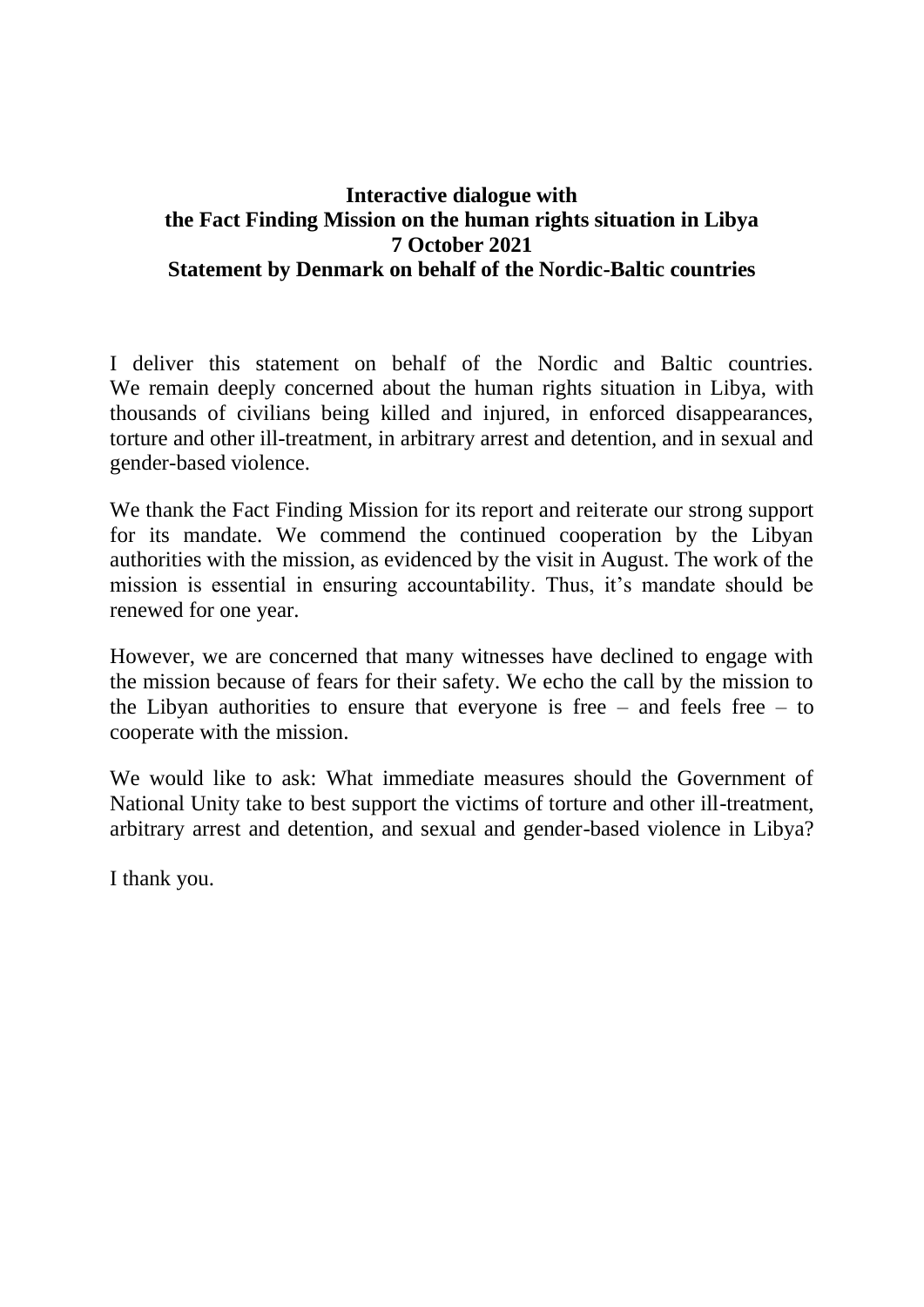# **Item 9: General Debate on technical assistance and capacity-building 7 October 2021 Statement by Finland on behalf of the Nordic-Baltic countries**

Chairperson,

I have the honour to speak on behalf of the Nordic and Baltic countries; Denmark, Estonia, Iceland, Latvia, Lithuania, Norway, Sweden and my own country, Finland.

We thank the UN Human Rights Office (OHCHR) for its valuable cooperation with states and all other relevant stakeholders to strengthen national frameworks to promote and protect human rights. We call on all States to fully cooperate with the Office.

We welcome the Philippines commitment to cooperate with the UN. The nationallevel UN joint programme on human rights agreed in July is an encouraging step forward. It helps strengthen the capacities of government offices, including in terms of accountability and civic space.

However, concerns remain. The Philippines must ensure that reports of enforced disappearances and deaths in the campaign against illegal drugs are investigated and that perpetrators are brought into justice. Government officials should take immediate steps to address reports of harassment and killings of human rights defenders, journalists, lawyers, indigenous peoples and others.

Realisation of the right to education is essential for meaningful participation in public life. In this regard, we encourage the Philippines to reinstate in-person education, limiting COVID restrictions to the strictly necessary. We welcome recent decisions by the government to move in this direction.